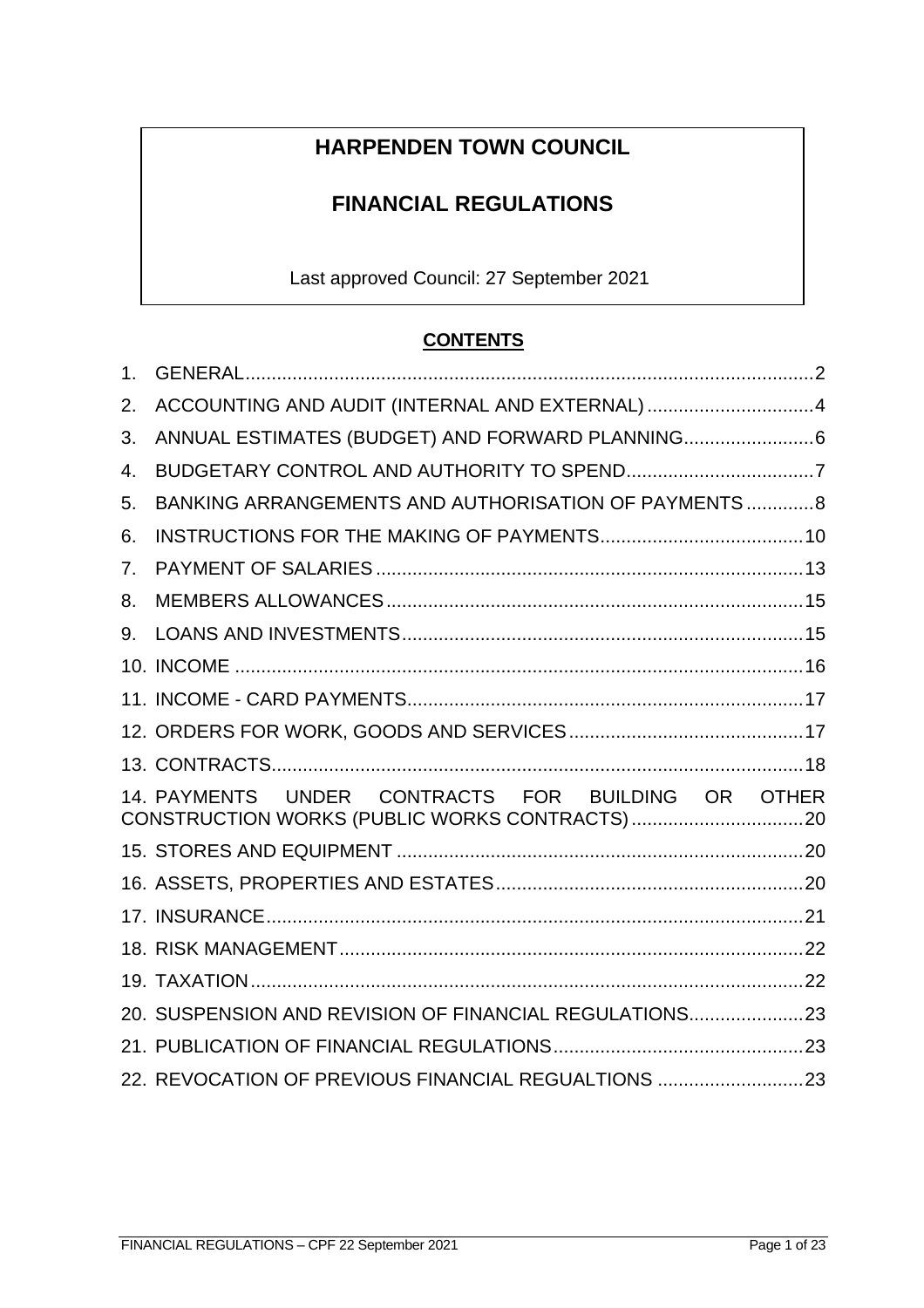# <span id="page-1-0"></span>**1. GENERAL**

- 1.1. These financial regulations govern the conduct of financial management by the Council and may only be amended or varied by resolution of the Council. Financial regulations are one of the Council's three governing policy documents providing procedural guidance for members and officers. Financial regulations must be observed in conjunction with the Council's standing orders<sup>1</sup> and any individual financial regulations relating to contracts.
- 1.2. The Council is responsible in law for ensuring that its financial management is adequate and effective and that the Council has a sound system of internal control which facilitates the effective exercise of the Council's functions, including arrangements for the management of risk.
- 1.3. The Council's accounting control systems must include measures:
	- for the timely production of accounts;
	- that provide for the safe and efficient safeguarding of public money;
	- to prevent and detect inaccuracy and fraud; and
	- identifying the duties of officers.
- 1.4. These financial regulations demonstrate how the Council meets these responsibilities and requirements.
- 1.5. At least once a year, prior to approving the Annual Governance Statement, the Council must review the effectiveness of its system of internal control which shall be in accordance with proper practices.
- 1.6. Deliberate or willful breach of these regulations by an employee may give rise to disciplinary proceedings.
- 1.7. Members of Council are expected to follow the instructions within these regulations and not to entice employees to breach them. Failure to follow instructions within these regulations brings the Council into disrepute.
- 1.8. The Responsible Financial Officer (RFO) holds a statutory office to be appointed by the Council. The Finance Manager has been appointed as the RFO for this Council and these regulations will apply accordingly.

 $1$  Model standing orders for councils are available in Local Councils Explained  $\odot$  2013 National Association of Local Councils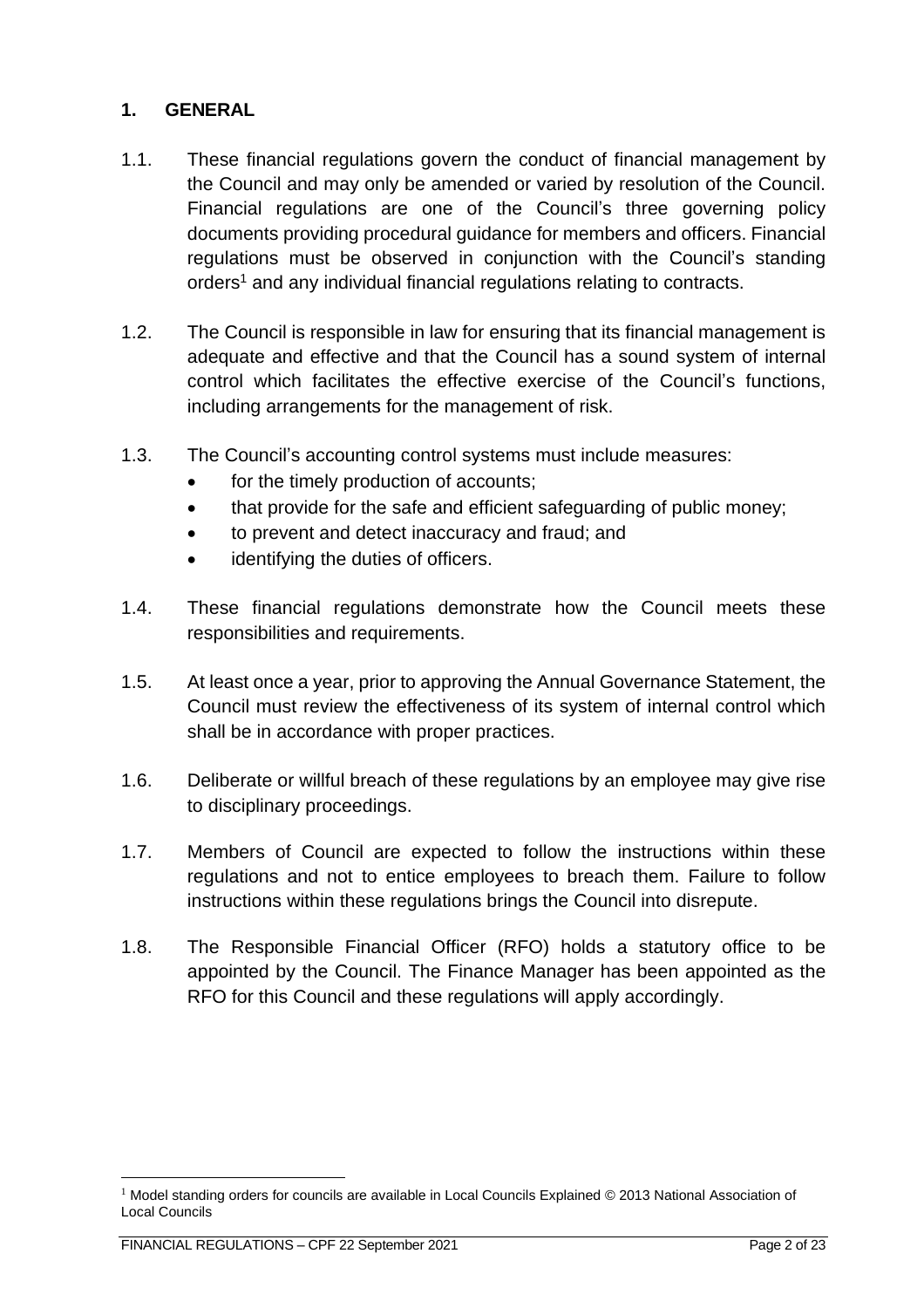- 1.9. The RFO;
	- acts under the policy direction of the Council;
	- administers the Council's financial affairs in accordance with all Acts, regulations and proper practices;
	- determines on behalf of the Council its accounting records and accounting control systems;
	- ensures the accounting control systems are observed;
	- maintains the accounting records of the Council in accordance with proper practices;
	- assists the Council to secure economy, efficiency and effectiveness in the use of its resources; and
	- produces financial management information as required by the Council.
- 1.10. The accounting records determined by the RFO shall be sufficient to show and explain the Council's transactions and to enable the RFO to ensure that any income and expenditure account and statement of balances, or record of receipts and payments and additional information, as the case may be, or management information prepared for the Council from time to time comply with the Accounts and Audit Regulations.
- 1.11. The accounting records determined by the RFO shall in particular contain:
	- entries from day to day of all sums of money received and expended by the Council and the matters to which the income and expenditure or receipts and payments account relate;
	- a record of the assets and liabilities of the Council; and
	- wherever relevant, a record of the Council's income and expenditure in relation to claims made, or to be made, for any contribution, grant or subsidy.
- 1.12. The accounting control systems determined by the RFO shall include:
	- procedures to ensure that the financial transactions of the Council are recorded as soon as reasonably practicable and as accurately and reasonably as possible;
	- procedures to enable the prevention and detection of inaccuracies and fraud and the ability to reconstruct any lost records;
	- identification of the duties of officers dealing with financial transactions and division of responsibilities of those officers in relation to significant transactions;
	- procedures to ensure that uncollectable amounts, including any bad debts are submitted to the Council for approval to be written off except with the approval of the RFO and that the approvals are shown in the accounting records; and
	- measures to ensure that risk is properly managed.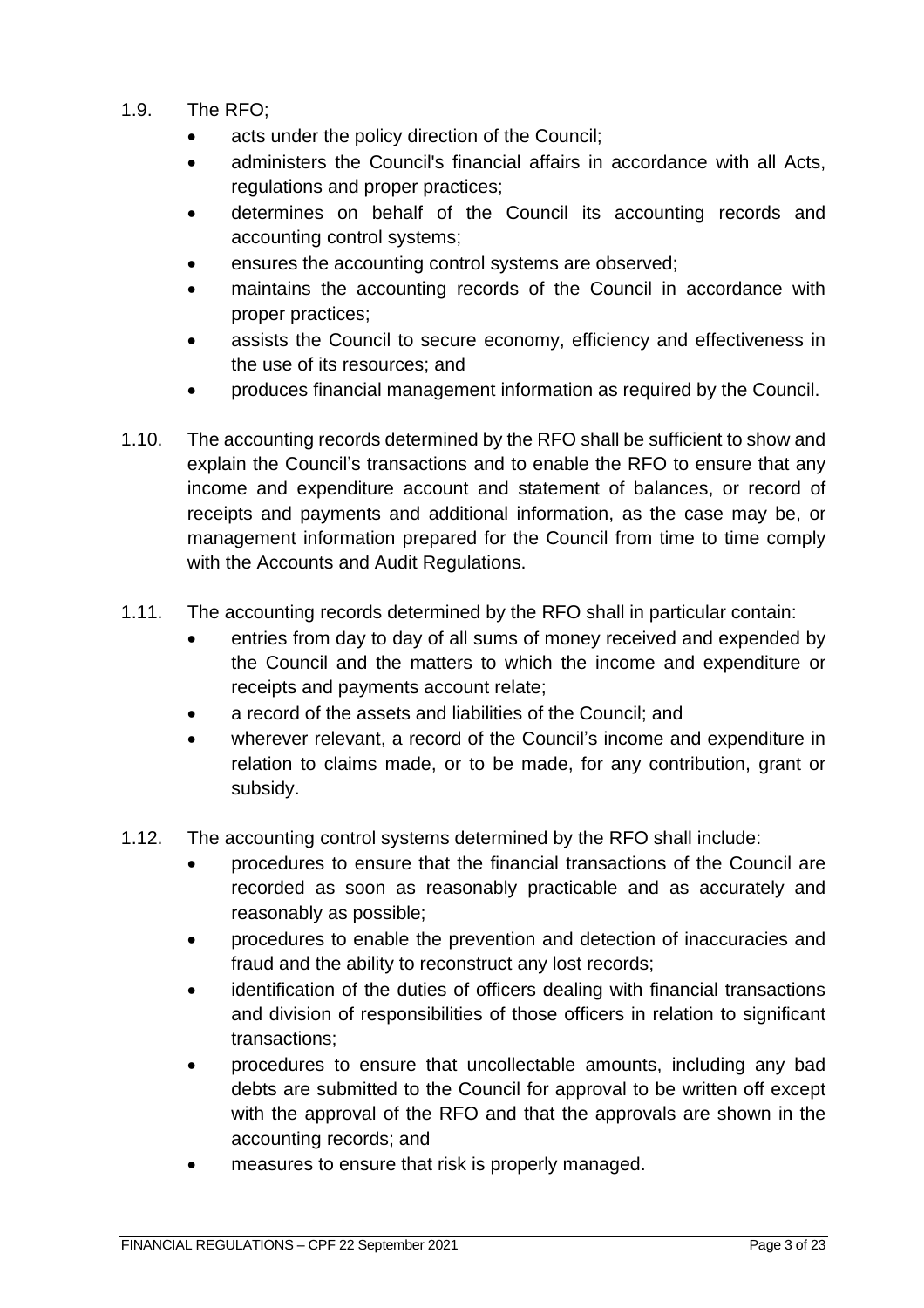- 1.13. The Council is not empowered by these regulations or otherwise to delegate certain specified decisions. In particular any decision regarding:
	- setting the final budget or the precept (council tax requirement);
	- approving accounting statements;
	- approving an annual governance statement;
	- borrowing;
	- writing off bad debts;
	- declaring eligibility for the General Power of Competence; and
	- addressing recommendations in any report from the internal or external auditors, shall be a matter for the Full Council only.
- 1.14. In addition the Council or appropriate committee must:
	- determine and keep under regular review the bank mandate for all Council bank accounts;
	- approve all grants
	- in respect of the annual salary for any employee have regard to recommendations about annual salaries of employees made by the relevant committee in accordance with its terms of reference.
- 1.15. In these financial regulations, references to the Accounts and Audit Regulations or 'the regulations' shall mean the regulations issued under the provisions of section 27 of the Audit Commission Act 1998, or any superseding legislation, and then in force unless otherwise specified.
- 1.16. In these financial regulations the term 'proper practice' or 'proper practices' shall refer to guidance issued in Governance and Accountability for Local Councils - a Practitioners' Guide (England) issued by the Joint Practitioners Advisory Group (JPAG), available from the websites of NALC and the Society for Local Council Clerks (SLCC).

# <span id="page-3-0"></span>**2. ACCOUNTING AND AUDIT (INTERNAL AND EXTERNAL)**

- 2.1. All accounting procedures and financial records of the Council shall be determined by the RFO in accordance with the Accounts and Audit Regulations, appropriate guidance and proper practices.
- 2.2. On a regular basis and at each financial year end, the appropriate committee or sub-committee shall verify the bank reconciliations for all accounts. This activity shall on conclusion be reported, including any exceptions, to and noted by the council or appropriate committee dependent on who carried out the review.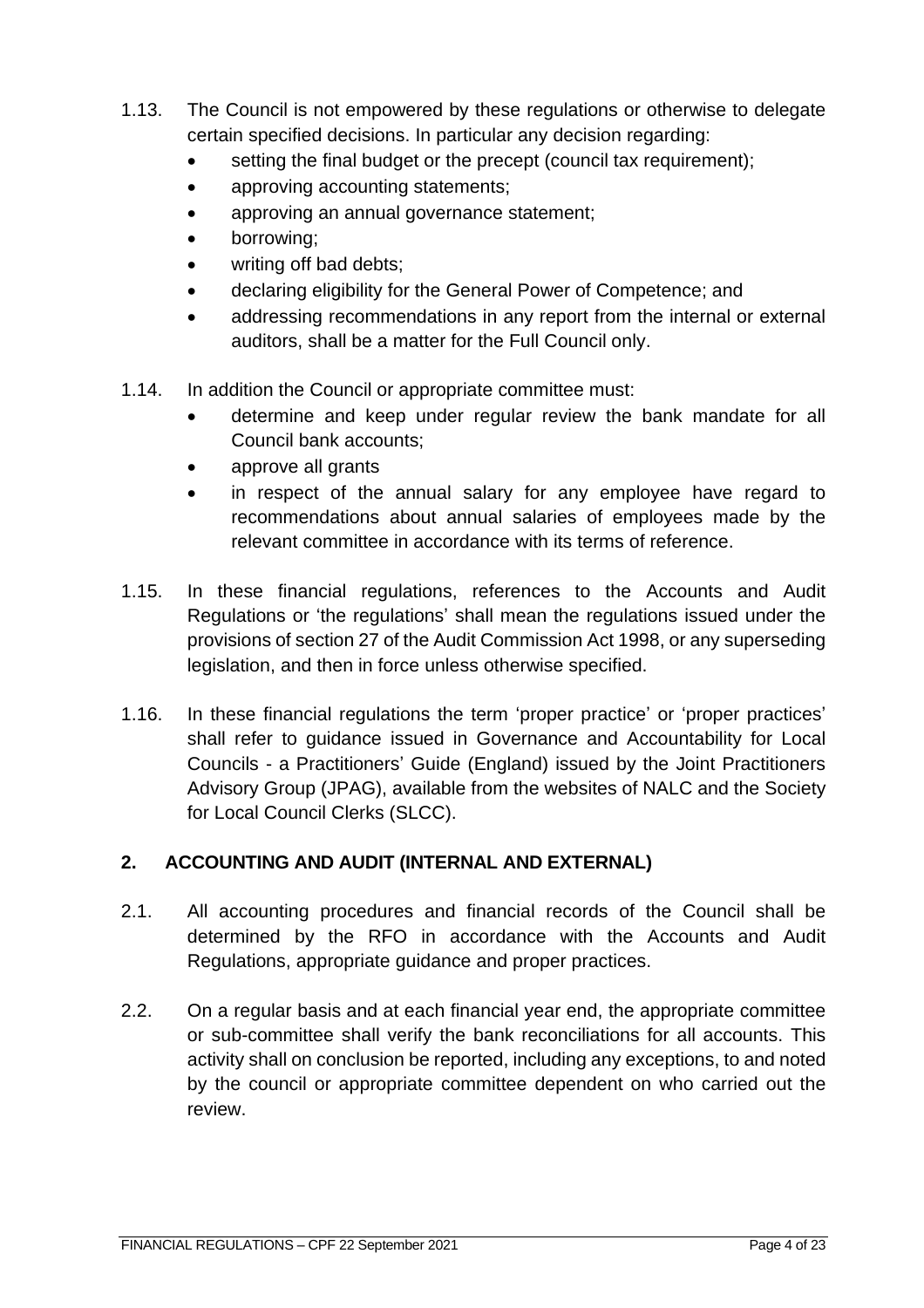- 2.3. The RFO shall complete the annual statement of accounts, annual report, and any related documents of the Council contained in the Annual Governance and Accountability Return (as specified in proper practices) as soon as practicable after the end of the financial year and having certified the accounts shall submit them and report thereon to the Council within the timescales set by the Accounts and Audit Regulations.
- 2.4. The Council shall ensure that there is an adequate and effective system of internal audit of its accounting records, and of its system of internal control in accordance with proper practices. Any officer or member of the Council shall make available such documents and records as appear to the Council to be necessary for the purpose of the audit and shall, as directed by the Council, supply the RFO, internal auditor, or external auditor with such information and explanation as the Council considers necessary for that purpose.
- 2.5. The internal auditor shall be appointed by and shall carry out the work in relation to internal controls required by the council in accordance with proper practices.
- 2.6. The internal auditor shall:
	- be competent and independent of the financial operations of the Council;
	- report to Council in writing, or in person, on a regular basis with a minimum of one annual written report during each financial year;
	- to demonstrate competence, objectivity and independence, be free from any actual or perceived conflicts of interest, including those arising from family relationships; and
	- have no involvement in the financial decision making, management or control of the Council.
- 2.7. Internal or external auditors may not under any circumstances:
	- perform any operational duties for the Council;
	- initiate or approve accounting transactions; or
	- direct the activities of any Council employee, except to the extent that such employees have been appropriately assigned to assist the internal auditor.
- 2.8. For the avoidance of doubt, in relation to internal audit the terms 'independent' and 'independence' shall have the same meaning as is described in proper practices.
- 2.9. The RFO shall make arrangements for the exercise of electors' rights in relation to the accounts including the opportunity to inspect the accounts, books, and vouchers and display or publish any notices and statements of account required by Audit Commission Act 1998, or any superseding legislation, and the Accounts and Audit Regulations.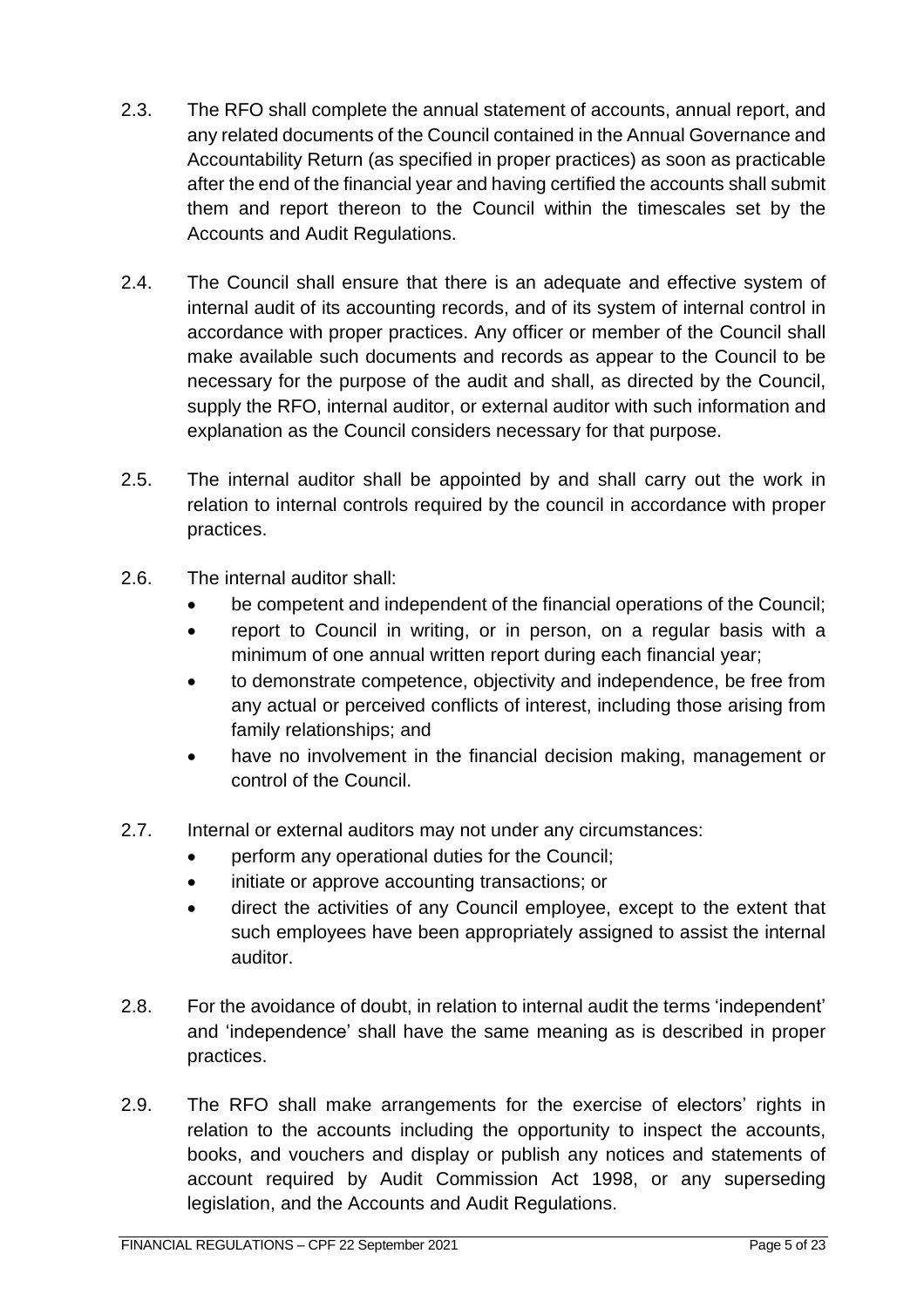2.10. The RFO shall, without undue delay, bring to the attention of all Councillors any correspondence or report from internal or external auditors.

# <span id="page-5-0"></span>**3. ANNUAL ESTIMATES (BUDGET) AND FORWARD PLANNING**

- 3.1. The RFO must each year, by no later than February, prepare detailed estimates of all receipts and payments including the use of reserves and all sources of funding for the following financial year in the form of a budget to be considered by Corporate Policy & Finance Committee and Council.
- 3.2. The committees responsible for the services shall review the detailed estimates and any new initiatives or growth areas, ensuring they are in line with the policies of the committee. The committees shall also review its threeyear forecast of revenue and capital estimates.
- 3.3. The Corporate Policy and Finance Committee shall review the estimates from the committees, formulate an annual budget and submit them to the Council not later than the first week in February each year, together with any summaries, statements and reports considered appropriate.
- 3.4. The Council shall consider annual budget proposals in relation to the Council's three year forecast of revenue and capital receipts and payments including recommendations for the use of reserves and sources of funding and update the forecast accordingly.
- 3.5. The Council shall set the precept (council tax requirement), and relevant basic amount of council tax to be levied for the ensuing financial year not later than the first week of February each year. The RFO shall issue the precept to the billing authority and shall supply each member with a copy of the approved annual budget.
- 3.6. The approved annual budget shall form the basis of financial control for the ensuing year.
- 3.7. The RFO shall publish the annual budget on the website and information points and supply each member with a copy of the budget.
- 3.8. The annual budget shall form the basis of financial control for the ensuing year.
- 3.9. The Council shall prepare a Medium Term Financial Plan (MTFP) covering a 3-5year period alongside the annual budget. This MTFP will be aligned to the business plan of the council.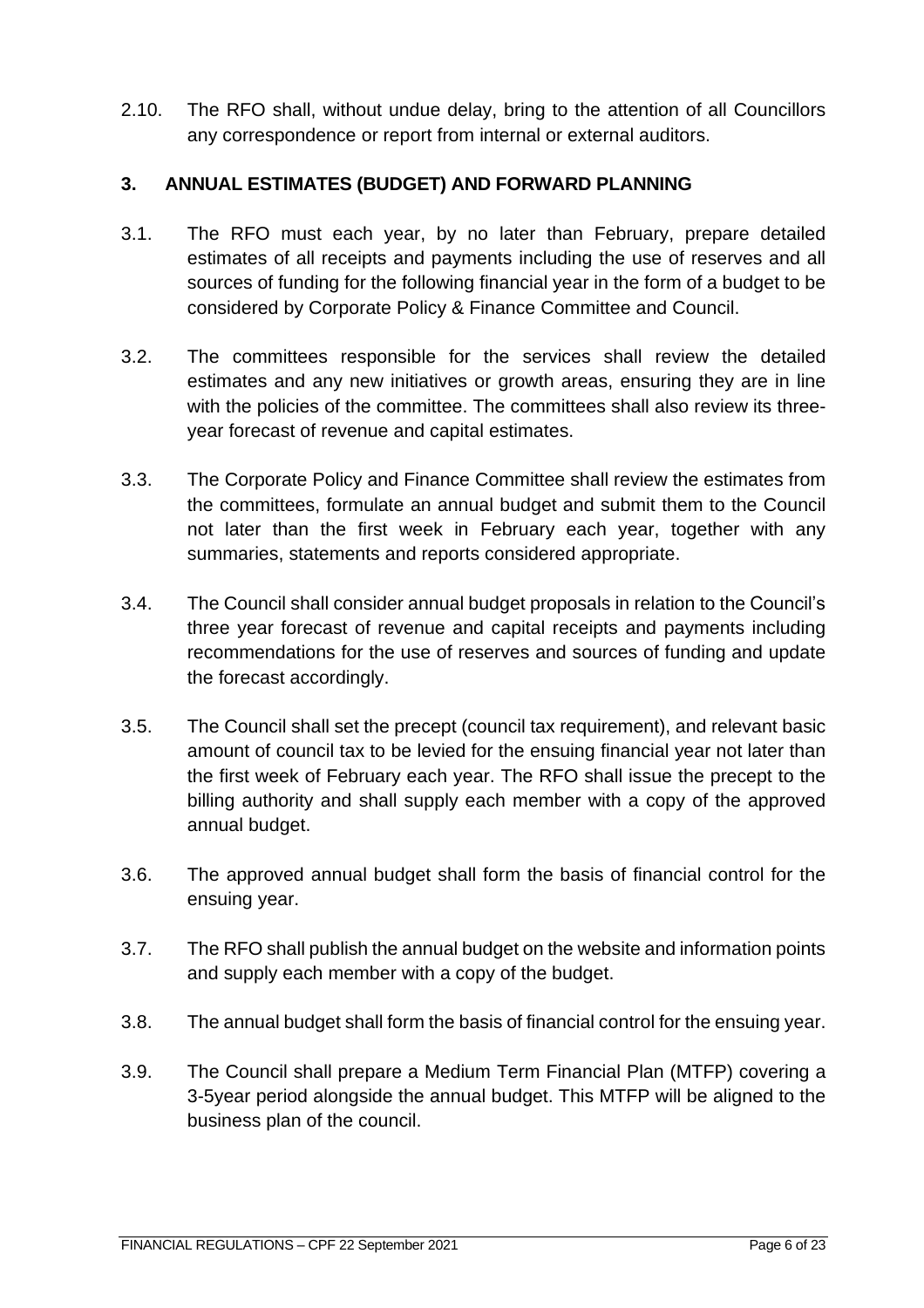# <span id="page-6-0"></span>**4. BUDGETARY CONTROL AND AUTHORITY TO SPEND**

- 4.1. No expenditure may be authorised that will exceed the amount provided in the revenue budget for that class of expenditure other than by resolution of the Council, or duly delegated committee.
- 4.2. The Town Clerk has the authority to vire (move) amounts up to £10,000 provided within the approved budget, except in the case of sums provided for pay and allowances or when any continuing expenditure is to be generated, subject to approval of the appropriate committee. Virements in excess of £10,000, or those in respect of pay and allowances, can only be approved by the Corporate Policy and Finance Committee or Council.
- 4.3. Unspent provisions in the revenue budget shall not be carried forward to a subsequent year unless placed in a reserve in accordance with the Council's Earmarked Reserves Policy or Capital Reserve Policy.
- 4.4. Changes in earmarked reserves and capital reserves shall be approved by Council as part of the budgetary control process.
- 4.5. Reserves will only be treated as earmarked or capital in line with 'proper practices and regulations' and the Council's earmarked reserves policy and capital reserves policy. The amount treated as earmarked reserves in any one financial year will not exceed the difference (surplus) between the annual budget net expenditure and the actual net expenditure. The amount treated as capital reserves will be any unspent sums remaining from the capital receipt.
- 4.6. Each reserve will be managed, controlled and reviewed by the RFO on a transaction by transaction basis to ensure no reserve is overspent.
- 4.7. Twice per year, once during the budget review procedure and once at the year end the RFO will review the appropriateness of each reserve and provide a position statement to the accounts and risk sub-committee. This will be reported through the Corporate Policy and Finance Committee to Council. Any reserves considered no longer appropriate will be transferred back to the General Reserve.
- 4.8. The salary budgets are to be reviewed by Committees and Council at least annually for the following financial year as part of the budget setting process.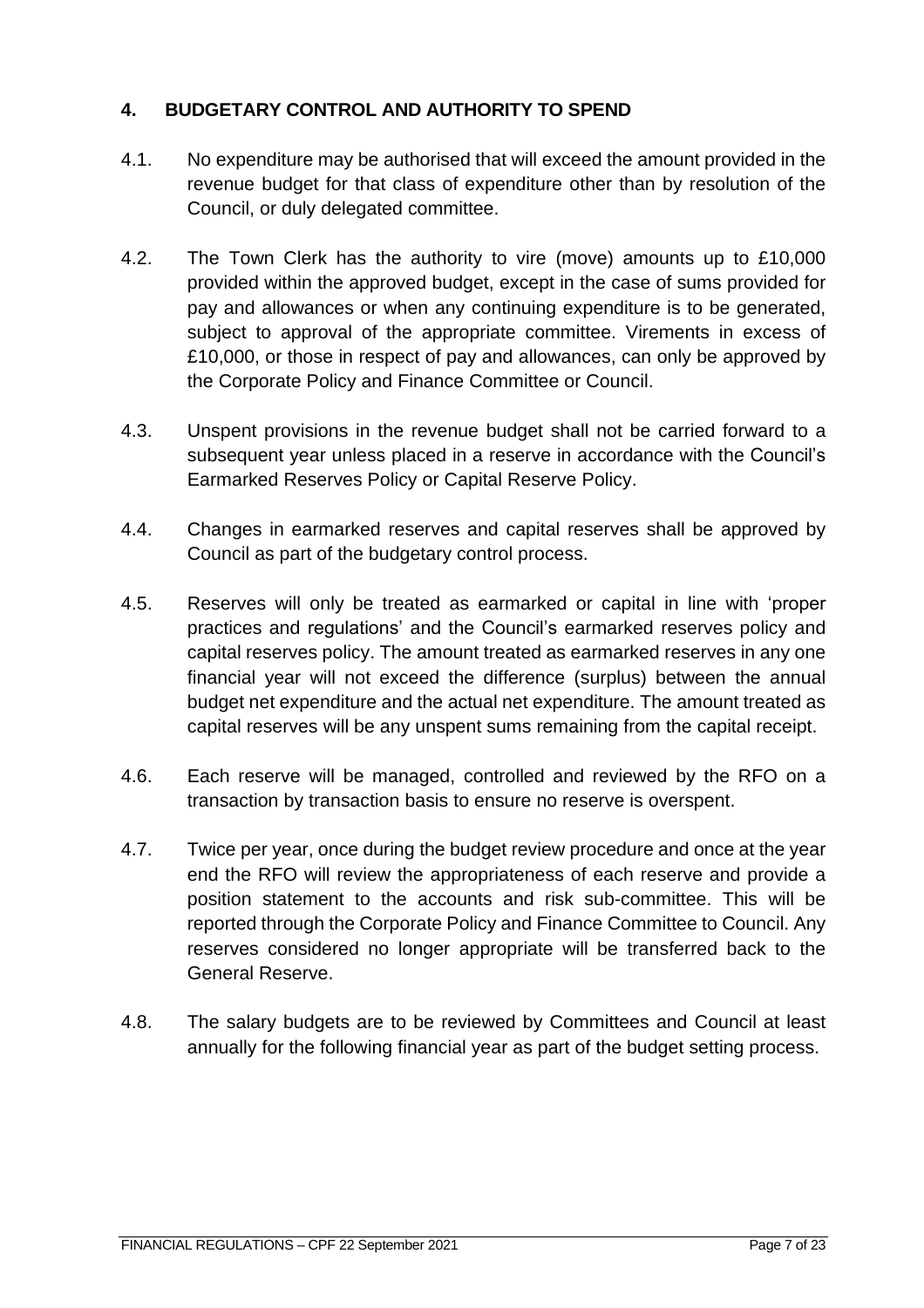- 4.9. The Town Clerk may in consultation with the Mayor or Deputy Mayor or Chair or Vice Chair of a committee in a calendar month [SO.35]:
	- a) order unbudgeted goods and services for the repair or maintenance of the Council's property, without reference to the Council or the appropriate committee, provided that the sum involved does not exceed £5,000;
	- b) approve budgeted expenditure of sums not exceeding £10,000.
	- c) incur expenditure on behalf of the Town Council that is necessary to carry out any repair or replacement or other work which is of such extreme urgency that it must be done at once, whether or not there is any budgetary provision for the expenditure, not exceeding £10,000. This action shall be reported to the Council or appropriate committee as soon as practicable.
- 4.10. Where expenditure is incurred in accordance with regulation 4.1 above and the sum required cannot be met from savings made elsewhere within the Council's approved budget it shall be subject to the provisions of a supplementary estimate to be approved by Council.
- 4.11. No expenditure shall be authorised in relation to any capital project and no contract entered into or tender accepted involving capital expenditure unless the Council is satisfied that the necessary funds are available and the requisite borrowing approval has been obtained.
- 4.12. All capital works shall be administered in accordance with the Council's standing orders and financial regulations relating to contracts.
- 4.13. The RFO shall regularly provide the Council or appropriate committee with a statement of receipts and payments to date under each head of the budgets, comparing actual expenditure to the appropriate date against that planned as shown in the budget. These statements are to be prepared at least at the end of each financial quarter and shall show explanations of material variances. For this purpose, "material" shall be in excess of £5,000 or 10% of the budget.
- 4.14. The Corporate Policy and Finance Committee shall carry out a review of the expenditure and income of the Council for the current financial year at the same time as it undertakes its evaluation of the following year's budgetary requirements.

# <span id="page-7-0"></span>**5. BANKING ARRANGEMENTS AND AUTHORISATION OF PAYMENTS**

5.1. The Council's banking arrangements, including the bank mandate, shall be made by the RFO and approved by the Council; banking arrangements may not be delegated to a committee. They shall be regularly reviewed for safety and efficiency. An account held for the payment of invoices shall be maintained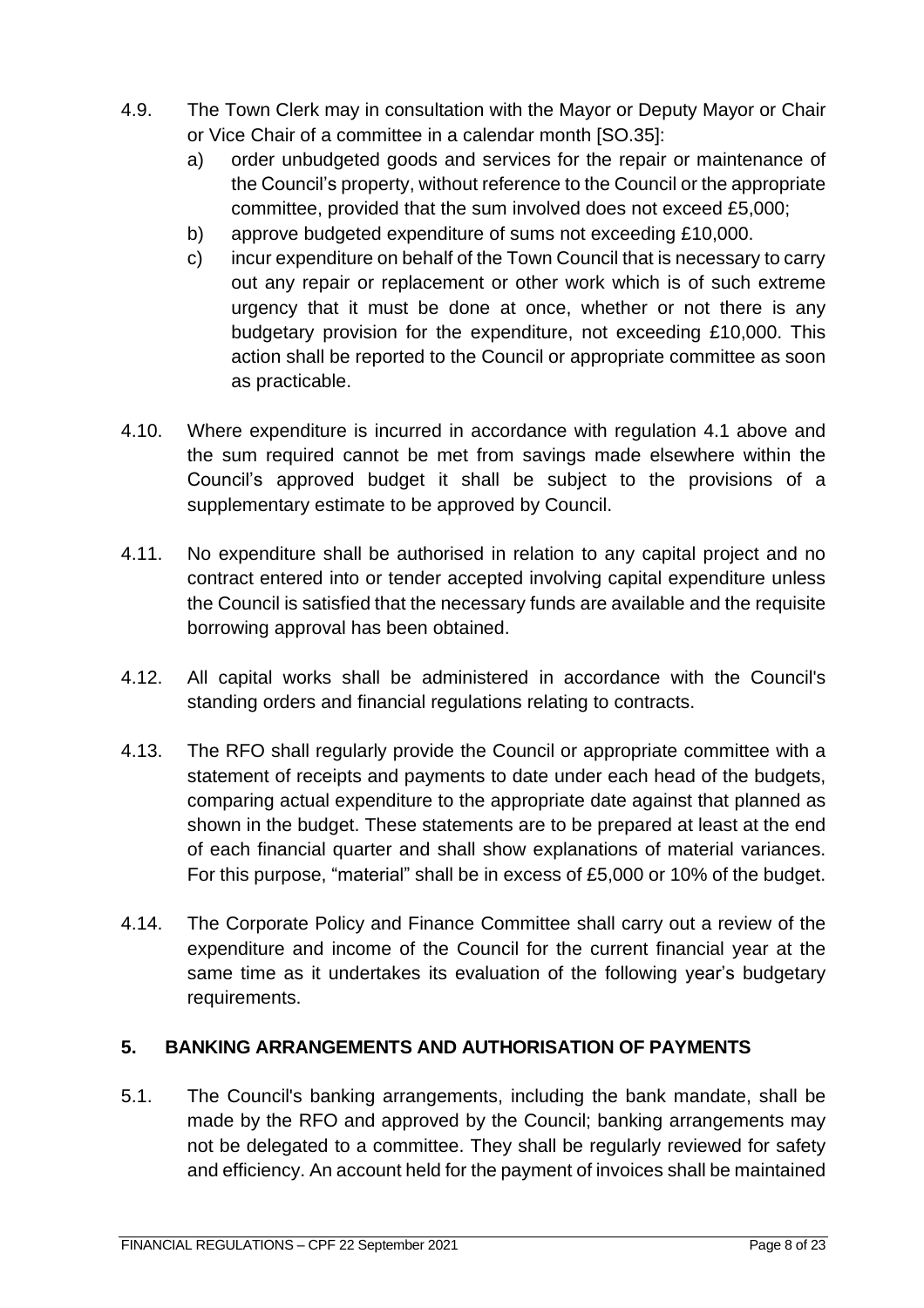at the Bank and an additional current account to facilitate investment may be held with an alternative bank institution.

- 5.2. The RFO shall prepare a retrospective schedule of payments for review, prepared on the basis of an individual payment de minimis of £500. Forming part of the Agenda for the Meeting and, together with the relevant invoices, present the schedule to the Accounts and Risk sub-committee who will review the schedule for compliance and note the payments. A detailed list of payments shall be disclosed within or as an attachment to the minutes of the meeting at which payment was authorised. Personal payments (including salaries, wages, expenses and any payment made in relation to the termination of a contract of employment) may be summarised to remove public access to any personal information.
- 5.3. All invoices for payments shall be examined, verified and agreed by the officer placing the order. Before agreeing an invoice, the officer that placed the order shall satisfy themselves that the work and prices charged and goods or services to which the invoice relates have been received, carried out, examined, checked and approved. The officer shall code them to the appropriate expenditure head.
- 5.4. Duly agreed invoices shall be passed to the Finance Officer, who shall examine them in relation to arithmetical accuracy, confirmation that the goods or services have been received and appropriate expenditure head.
- 5.5. When the Finance Officer is satisfied that invoices are in order, they shall pass them to the Town Clerk (or in their absence the RFO or Community Services Manager) for final authorisation. Payment will then be made in line with the procedures outlined in section 5.2.
- 5.6. In line with recommended national good practice and to avoid a charge of interest under the Late Payment of Commercial Debts (Interest) Act 1998 all possible steps will be taken to settle all invoices submitted within 30 days of their receipt, unless they are in order or not subject to query.
- 5.7. The Clerk and RFO shall have delegated authority to authorise the payment of items only in the following circumstances:
	- a) If a payment is necessary to avoid a charge to interest under the Late Payment of Commercial Debts (Interest) Act 1998, and the due date for payment is before the next scheduled meeting of Council, where the Clerk and RFO certify that there is no dispute or other reason to delay payment, provided that a list of such payments shall be submitted to the next appropriate meeting of the Council [or finance committee];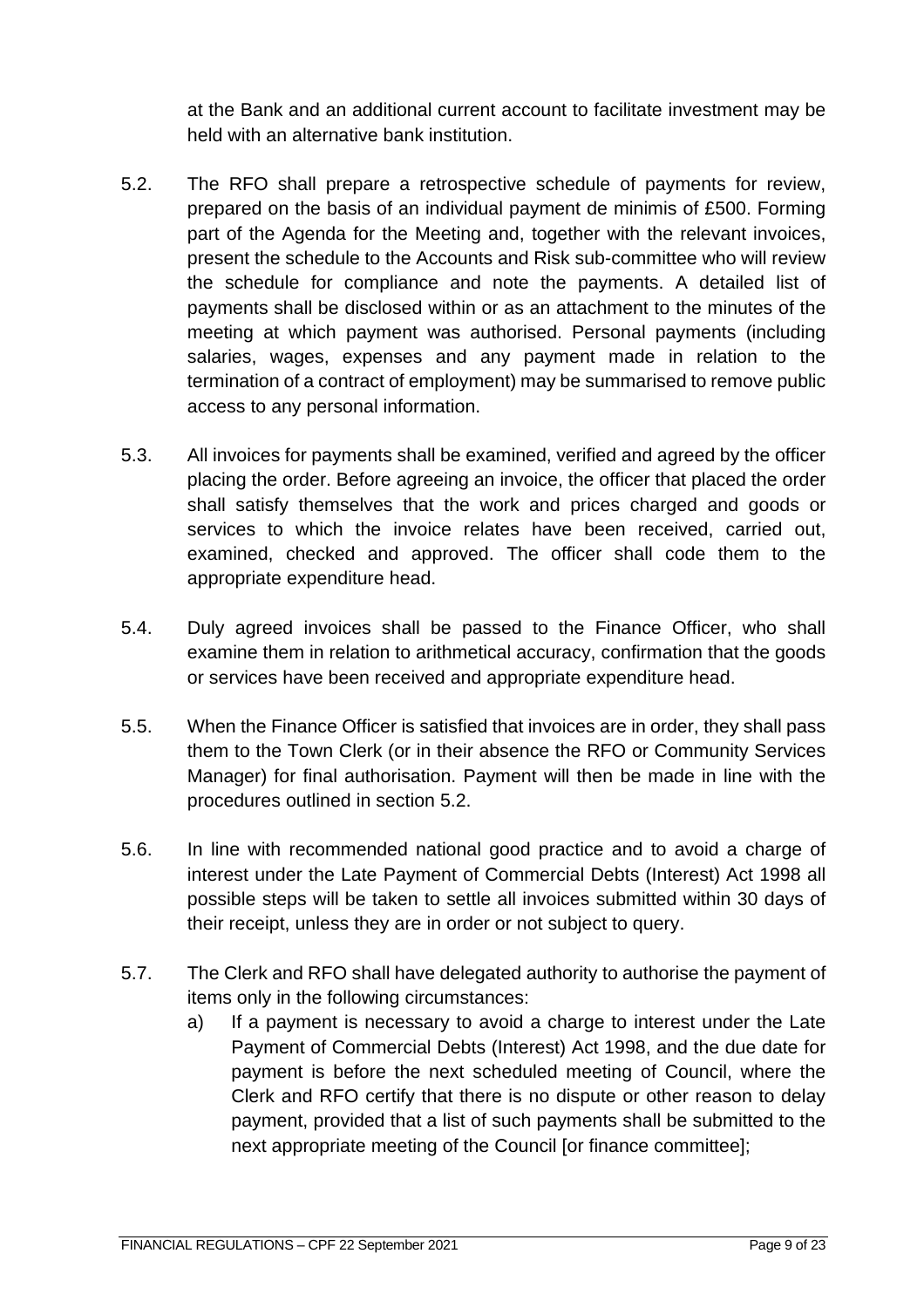- b) An expenditure item authorised under 5.10 below (continuing contracts and obligations) provided that a list of such payments shall be submitted to the next appropriate meeting of Council [or finance committee]; or
- c) fund transfers within the Council's banking arrangements up to the sum of [£10,000], provided that a list of such payments shall be submitted to the next appropriate meeting of Council [or finance committee].
- 5.8. The Town Clerk, or nominated officer, shall undertake a frequent, [at least every 3 days] independent review of the bank accounts to check for any unidentified transactions.
- 5.9. For each financial year the Clerk and RFO shall draw up a list of due payments which arise on a regular basis as the result of a continuing contract, statutory duty, or obligation (such as but not exclusively) salaries, PAYE and NI, Superannuation Fund and regular maintenance contracts and the like for which Council [or a duly authorised committee,] may authorise payment for the year provided that the requirements of regulation 4.1 (Budgetary Controls) are adhered to, provided also that a list of such payments shall be submitted to the next appropriate meeting of Council [or Corporate Policy and Finance Committee].
- 5.10. A record of regular payments made under 5.9 above shall be drawn up and be signed by two members on each and every occasion when payment is authorised - thus controlling the risk of duplicated payments being authorised and / or made.
- 5.11. In respect of grants a duly authorised committee shall approve expenditure within any limits set by Council and in accordance with any policy statement approved by Council. Any Revenue or Capital Grant in excess of £5,000 shall before payment, be subject to ratification by resolution of the Council.
- 5.12. Members are subject to the Code of Conduct that has been adopted by the Council and shall comply with the Code and Standing Orders when a decision to authorise or instruct payment is made in respect of a matter in which they have a disclosable pecuniary or other interest, unless a dispensation has been granted.
- 5.13. The Council will aim to rotate the duties of members in these Regulations so that onerous duties are shared out as evenly as possible over time.

# <span id="page-9-0"></span>**6. INSTRUCTIONS FOR THE MAKING OF PAYMENTS**

6.1. The Council will make safe and efficient arrangements for the making of its payments.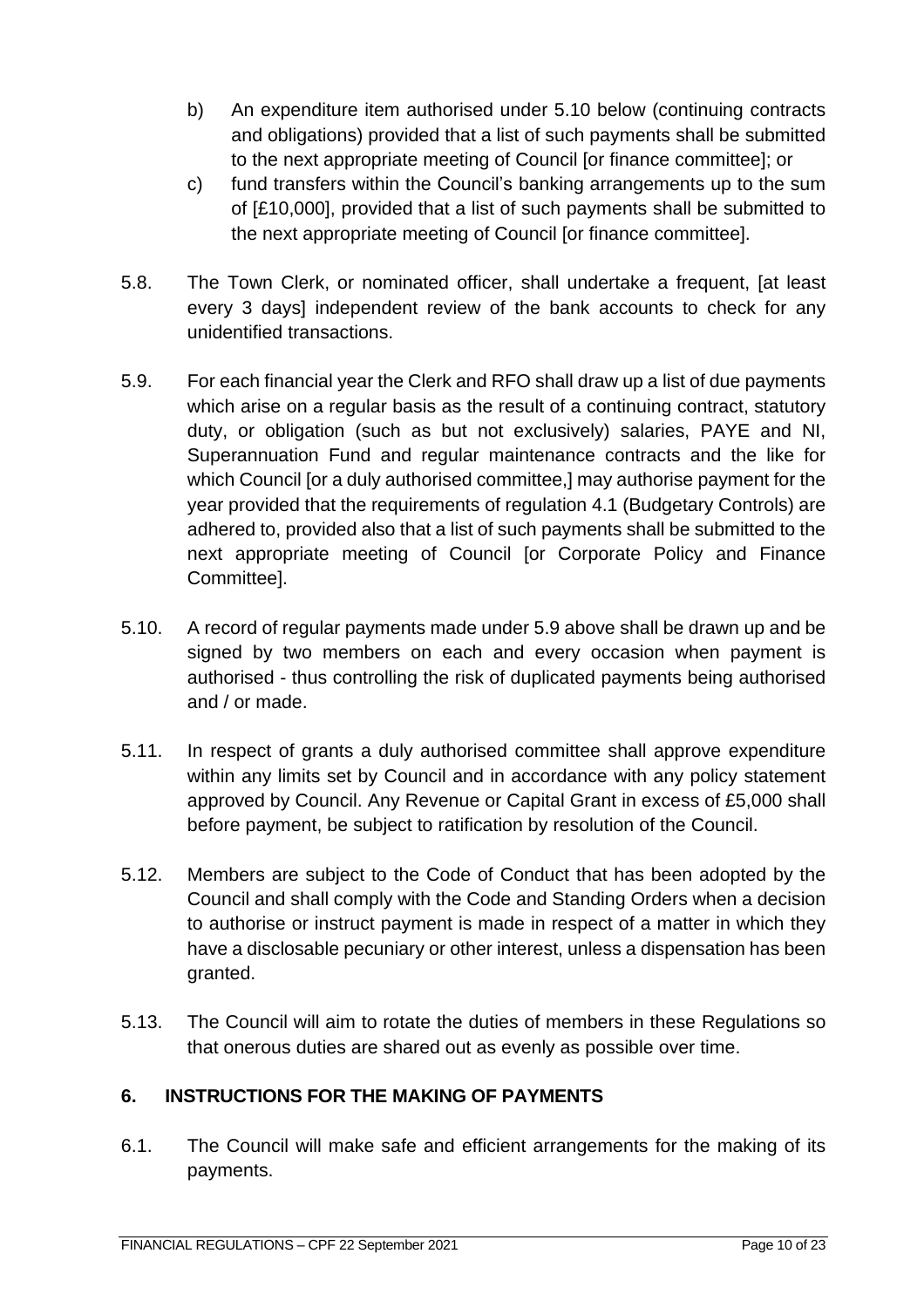- 6.2. Following authorisation under Financial Regulation 5 above, the Council, a duly delegated committee or, if so delegated, the Clerk or RFO shall give instruction that a payment shall be made.
- 6.3. Apart from petty cash payments, all payments shall be effected by cheque, business payment card, fuel card, direct debit, standing order, BACs or CHAPS drawn on the Council's bank.
- 6.4. All schedules to approve payments shall be presented to, and signed by, two appointed members of the Council. Authorised signatories shall be the Town Mayor, Deputy Town Mayor and the Chairs of the Corporate Policy and Finance and Community Services Committees. In the event that the Mayor or Deputy Mayor hold the position as Chair of a Standing Committee the Vice Chair of a Standing Committee (Corporate Policy and Finance or Community) will be an authorised signatory. In the event that the Chair of the Standing Committees be the same Councillor then the Vice Chair of the Corporate Policy and Finance Committee will be the authorised signatory.
- 6.5. A member who is a bank signatory, having a connection by virtue of family or business relationships with the beneficiary of a payment, should not, under normal circumstances, be a signatory to the payment in question.
- 6.6. If thought appropriate by the Council, payment for utility supplies (energy, telephone and water), National Non-Domestic Rates or payments to other government departments may be made by variable direct debit provided that the instructions are signed by two members and any payments are reported to Council as made. The approval of the use of a variable direct debit shall be renewed by resolution of the Council at least every two years.
- 6.7. If thought appropriate by the Council, payment for certain items (principally salaries) may be made by banker's standing order provided that the instructions are signed, or otherwise evidenced by two members are retained and any payments are reported to Council as made. The approval of the use of a banker's standing order shall be renewed by resolution of the Council at least every two years.
- 6.8. If thought appropriate by the Council, payment for certain items may be made by BACS or CHAPS methods provided that the instructions for each payment are signed, or otherwise evidenced, by two authorised bank signatories, are retained and any payments are reported to Council as made. The approval of the use of BACS or CHAPS shall be renewed by resolution of the Council at least every two years.
- 6.9. If thought appropriate by the Council payment for certain items may be made by internet banking transfer provided evidence is retained showing which members approved the payment.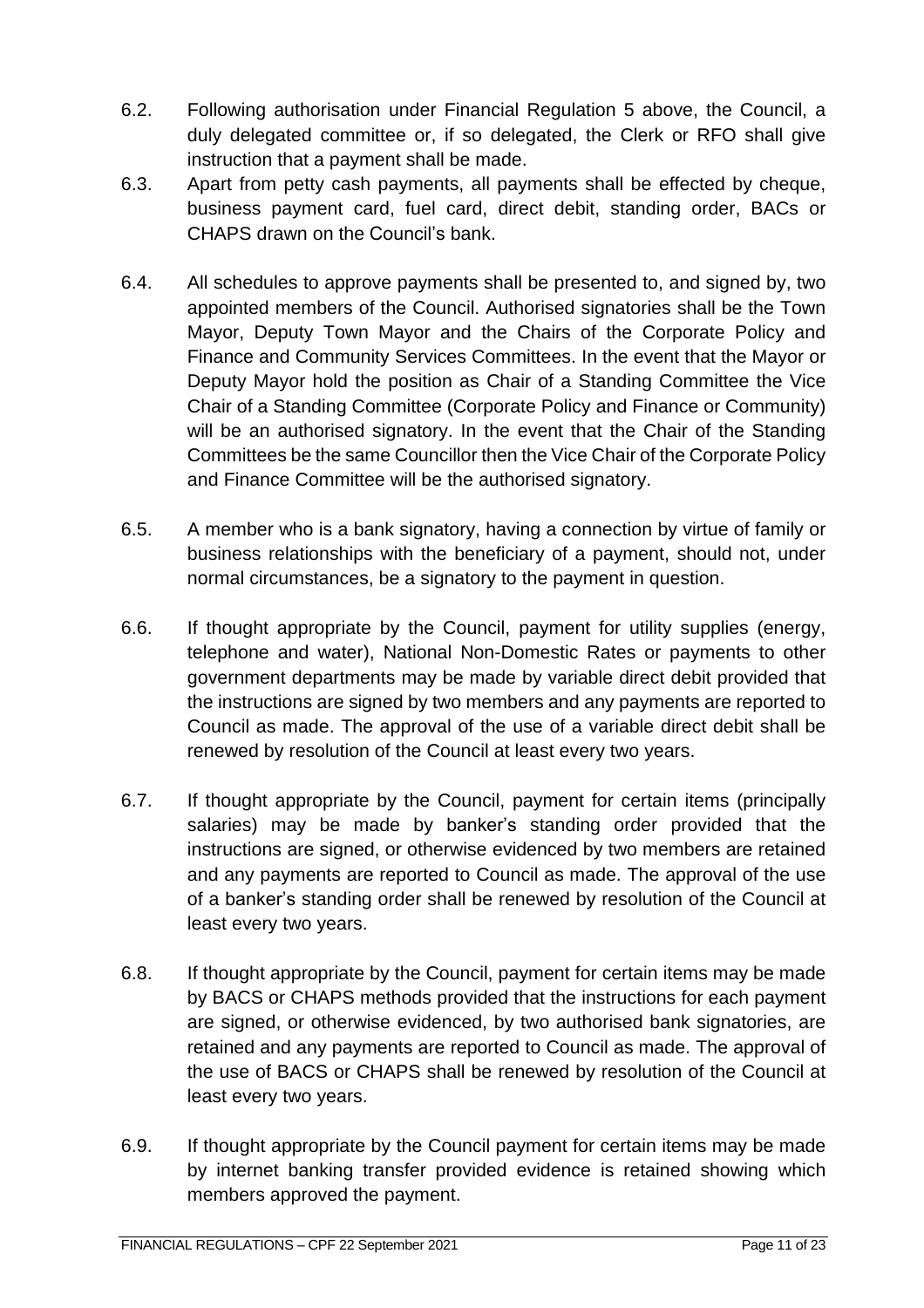- 6.10. Where a computer requires use of a personal identification number (PIN) or other password(s), for access to the Council's records on that computer, a note shall be made of the PIN and passwords and shall be handed to and retained by the Chairman of Council in a sealed dated envelope. This envelope may not be opened other than in the presence of two other Councillors. After the envelope has been opened, in any circumstances, the PIN and / or passwords shall be changed as soon as practicable. The fact that the sealed envelope has been opened, in whatever circumstances, shall be reported to all members immediately and formally to the next available meeting of the Council. This will not be required for a member's personal computer used only for remote authorisation of bank payments.
- 6.11. No employee or Councillor shall disclose any PIN or password, relevant to the working of the Council or its bank accounts, to any person not authorised in writing by the Council or a duly delegated committee.
- 6.12. Regular back-up copies of the records on any computer shall be made and shall be stored securely away from the computer in question, and preferably off site.
- 6.13. The Council, and any members using computers for the Council's financial business, shall ensure that anti-virus, anti-spyware and firewall software with automatic updates, together with a high level of security, is used.
- 6.14. Where internet banking arrangements are made with any bank, the RFO shall be appointed as the Service Administrator. The bank mandate approved by the Council shall identify a number of Councillors who will be authorised to approve transactions on those accounts. The bank mandate will state clearly the amounts of payments that can be instructed by the use of the Service Administrator alone, or by the Service Administrator with a stated number of approvals.
- 6.15. Access to any internet banking accounts will be directly to the access page (which may be saved under "favorites"), and not through a search engine or email link. Remembered or saved passwords facilities must not be used on any computer used for Council banking work. Breach of this regulation will be treated as a very serious matter under these regulations.
- 6.16. Changes to account details for suppliers, which are used for internet banking may only be changed on written hard copy notification by the supplier and supported by hard copy authority for change signed by [two of] the Clerk [the RFO][a member]. A programme of regular checks of standing data with suppliers will be followed.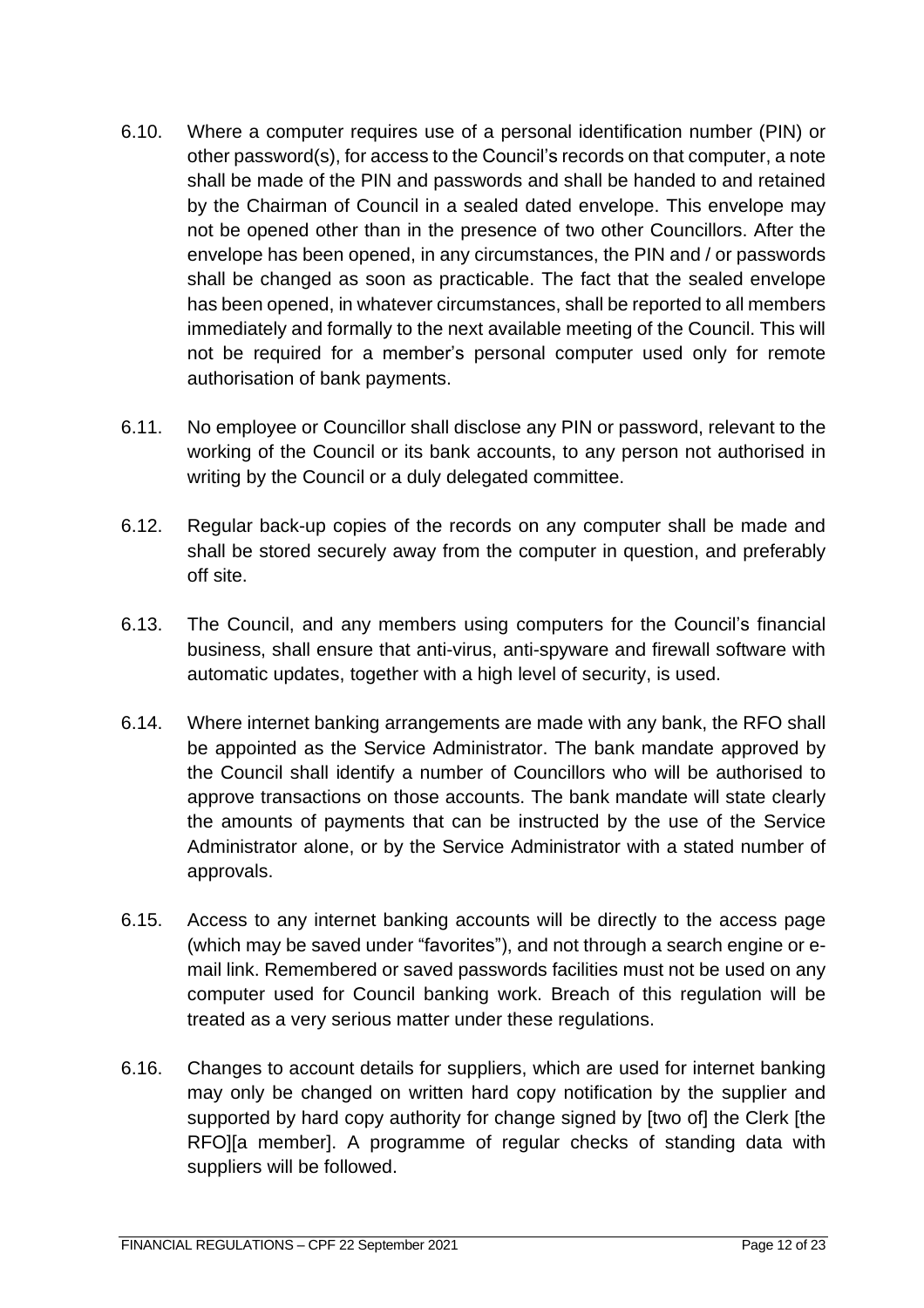- 6.17. The Council shall have a business charge card through the Council's Bank for use by the Town Clerk when making purchases over the internet or sums requiring electronic payment. Monthly expenditure on the business charge card shall be limited to £2,500. Any individual purchases in excess of £1,000 must be authorised by two of the authorised signatories prior to purchase.
- 6.18. The Council shall have fuel cards limited to the purchase of fuel and oil for the purpose of re-fueling the Council owned vehicles or machinery only.
- 6.19. Any corporate credit card or trade card account opened by the Council will be specifically restricted to use by the Town Clerk or member of the Corporate Management Team (CMT) (excluding the RFO and any temporary post holder) and shall be subject to automatic payment in full at each month-end. Personal credit or debit cards of members or staff shall not be used under any circumstances.
- 6.20. The RFO may maintain such petty cash floats as are deemed necessary for operational purposes up to a maximum of £500 for any one float and provide petty cash to officers for the purpose of defraying operational and other expenses or miscellaneous items of an urgent nature. Such petty cash accounts shall be maintained on the Imprest system in the manner and form prescribed by the RFO.
- 6.21. Vouchers and receipts for payments made shall be kept in accordance with instructions laid down by the RFO and shall be authorised by the Town Clerk, RFO or Corporate Management Team (CMT). All payments from the petty cash float shall be included on the schedule of payments in line with paragraph 5.2.
- 6.22. Income due and/or received must not be paid into the petty cash float but must be separately banked, as provided elsewhere in these regulations.

# <span id="page-12-0"></span>**7. PAYMENT OF SALARIES**

7.1. As an employer, the Council shall make arrangements to meet fully the statutory requirements placed on all employers by PAYE and National Insurance legislation. The payment of all salaries shall be made in accordance with payroll records and the rules of PAYE and National Insurance currently operating, and salary rates shall be as agreed by council, or appropriate committee.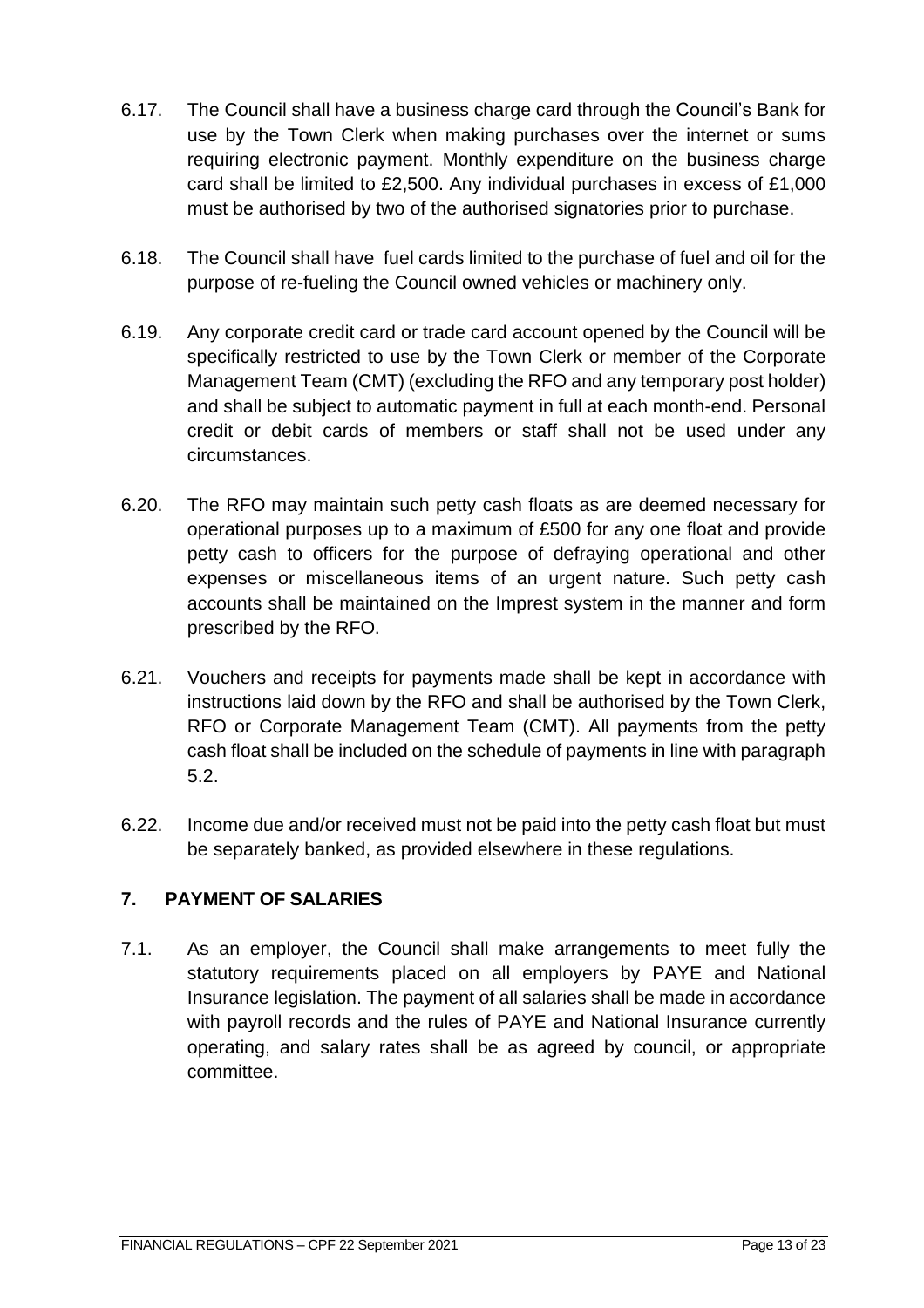- 7.2. Payment of salaries and payment of deductions from salary such as may be required to be made for tax, national insurance and pension contributions, or similar statutory or discretionary deductions must be made in accordance with the payroll records and on the appropriate dates stipulated in employment contracts, provided that each payment is reported to the next available Council meeting, as set out in these regulations above.
- 7.3. No changes shall be made to any employee's pay, emoluments, or terms and conditions of employment without the prior consent of the Human Resources Committee.
- 7.4. Each payment to employees of net salary and to the appropriate creditor of the statutory and discretionary deductions shall be recorded in a separate confidential record (confidential cash book). This confidential record is not open to inspection or review (under the Freedom of Information Act 2000 or otherwise) other than:
	- a) by any Councillor who can demonstrate a need to know;
	- b) by the internal auditor;
	- c) by the external auditor; or
	- d) by any person authorised under Audit Commission Act 1998, or any superseding legislation.
- 7.5. The total of such payments in each calendar month shall be reported with all other payments as made as may be required under these Financial Regulations, to ensure that only payments due for the period have actually been paid.
- 7.6. An effective system of personal performance management should be maintained for the senior officers.
- 7.7. Any termination payments shall be supported by a clear business case and reported to the Council. Termination payments shall only be authorised by Council.
- 7.8. Before employing interim staff the Council must consider a full business case.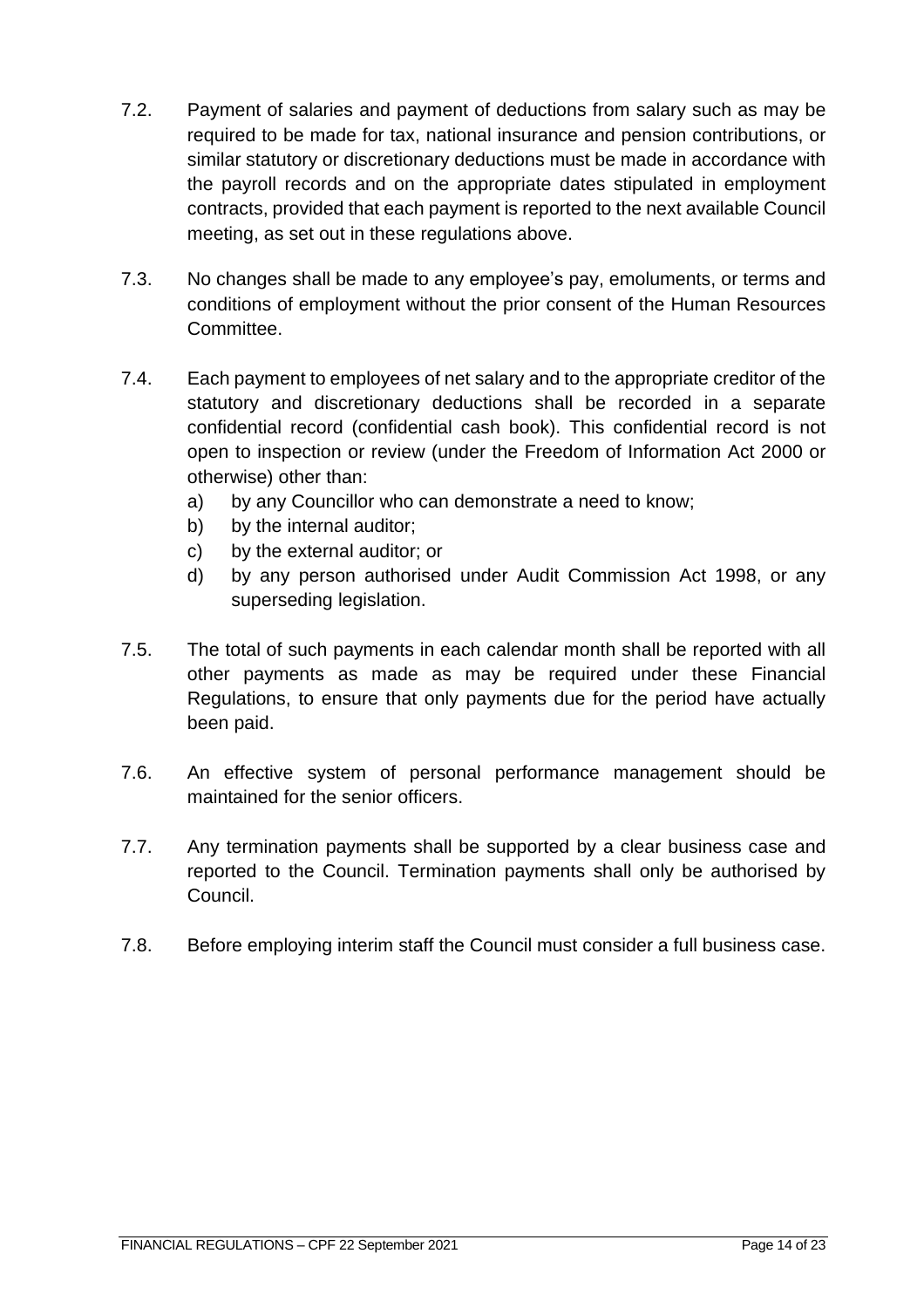# <span id="page-14-0"></span>**8. MEMBERS ALLOWANCES**

- 8.1. Allowances as agreed following the considered response of the District Council's Independent Remuneration Panel on Members Allowances shall be paid on a quarterly basis in arrears to those members who have indicated through agreed procedures that they wish to receive such payments. Where a member fails to register their intention to take the payment of the Basic Allowance by 31 March in each municipal year, that member shall forego their entitlement to the Basic Allowance. Payment will be pro-rata for any member who has only served for part of a municipal year.
- 8.2. Travel and subsistence allowance shall not be paid for travel within the boundaries of the parish unless the member has self-certified that they have a disability which makes travel assistance necessary. It will be payable for members representing the Council on approved duties which will be agreed by Council or the appropriate committee. All travel and subsistence rates will be those approved by the District Council in each financial year.

# <span id="page-14-1"></span>**9. LOANS AND INVESTMENTS**

- 9.1. All borrowings shall be effected in the name of the Council, after obtaining any necessary borrowing approval. Any application for borrowing approval shall be approved by Council as to terms and purpose and should be in line with the Investment Strategy. The application for borrowing approval, and subsequent arrangements for the loan shall only be approved by Full Council.
- 9.2. Any financial arrangement which does not require formal borrowing approval from the Secretary of State (such as Hire Purchase or Leasing of tangible assets) shall be subject to approval by the Full Council. In each case a report in writing shall be provided to Council in respect of value for money for the proposed transaction.
- 9.3. All loans and investments shall be negotiated in the name of the Council and shall be for a set period in accordance with Council policy.
- 9.4. All investments of money under the control of the Council shall be in the name of the Council.
- 9.5. The Council shall consider the need for an Investment Strategy and Policy which, if drawn up, shall be in accordance with relevant regulations, proper practices and guidance. Any Strategy and Policy shall be reviewed by the Council at least annually.
- 9.6. All investment certificates and other documents relating thereto shall be retained in the custody of the RFO.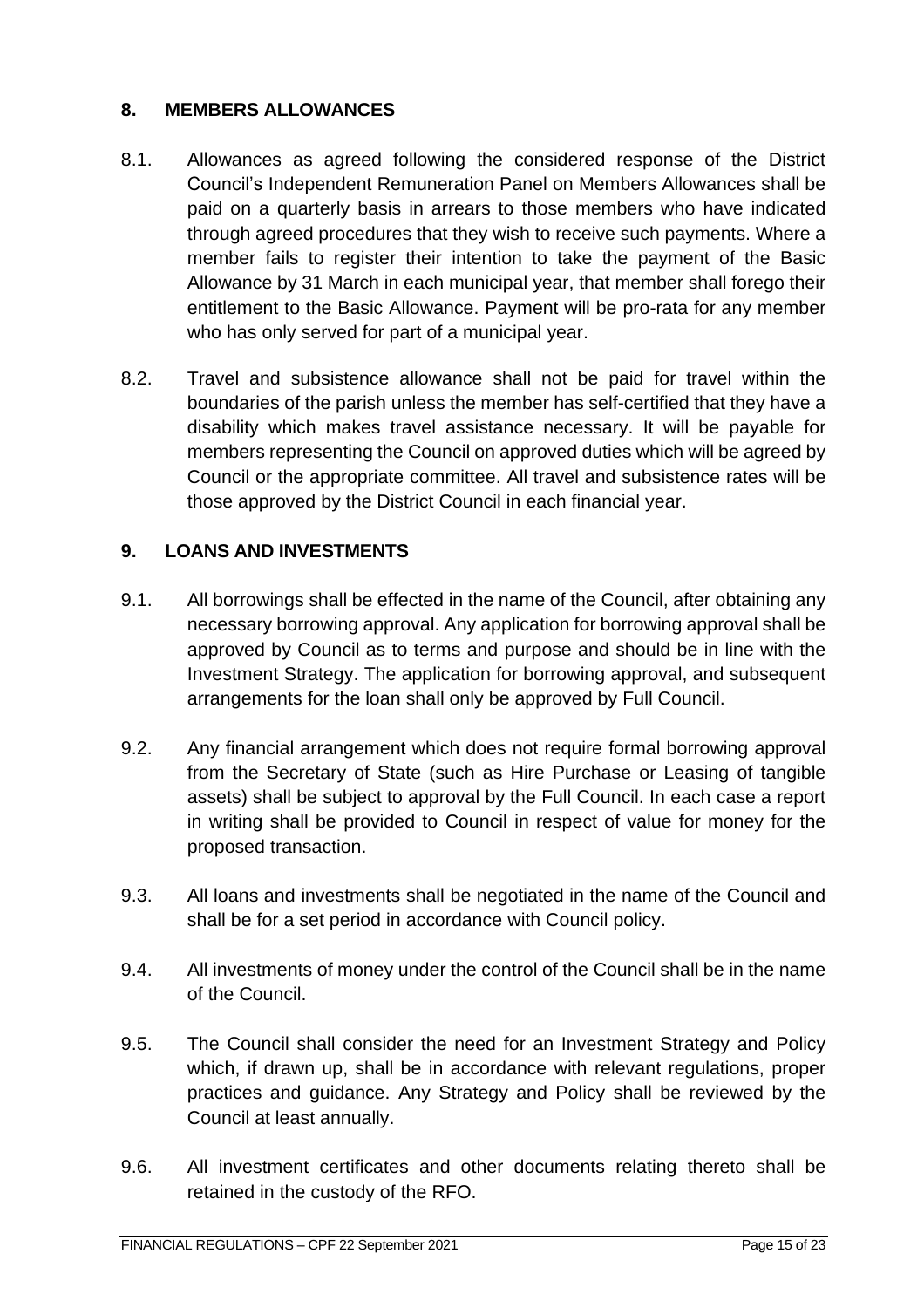9.7. Payments in respect of short term or long term investments, including transfers between bank accounts held in the same bank, or branch, shall be made in accordance with Regulation 5 (Authorisation of payments) and Regulation 6 (Instructions for payments).

# <span id="page-15-0"></span>**10. INCOME**

- 10.1. The collection of all sums due to the Council shall be the responsibility of and under the supervision of the RFO.
- 10.2. Staff responsible for handling/collection of sums shall complete a reconciliation statement to agree sums received.
- 10.3. Every transfer of official money from one officer to another shall be signed for by the receiving officer.
- 10.4. Particulars of all charges to be made for work done, services rendered or goods supplied shall be agreed annually by the Council, notified to the RFO and the RFO shall be responsible for the collection of all accounts due to the Council.
- 10.5. The Council shall agree the scale of fees and charges for each service. These will be reviewed on an annual basis following a report to the Council or appropriate Committee responsible for the service.
- 10.6. All bad debts will be reported to the Corporate Policy and Finance Committee in accordance with the Town Council's Debt Management and Write Off Policy. Approval of write off limits are;
	- Up to £1,000 Town Clerk
	- £1,000 £10,000 Corporate Policy and Finance Committee
	- Over £10,000 Council
- 10.7. All sums received on behalf of the Council shall be banked intact as directed by the RFO. In all cases, all receipts shall be deposited with the Council's bankers with such frequency as the RFO considers necessary.
- 10.8. The origin of each receipt shall be entered on the paying-in slip.
- 10.9. Personal cheques shall not be cashed out of money held on behalf of the Council.
- 10.10. The RFO shall promptly complete any VAT Return that is required by HMRC in the designated format, i.e., manual or digital. Any repayment claim due in accordance with VAT Act 1994 section 33 shall be made at least annually coinciding with the financial year end.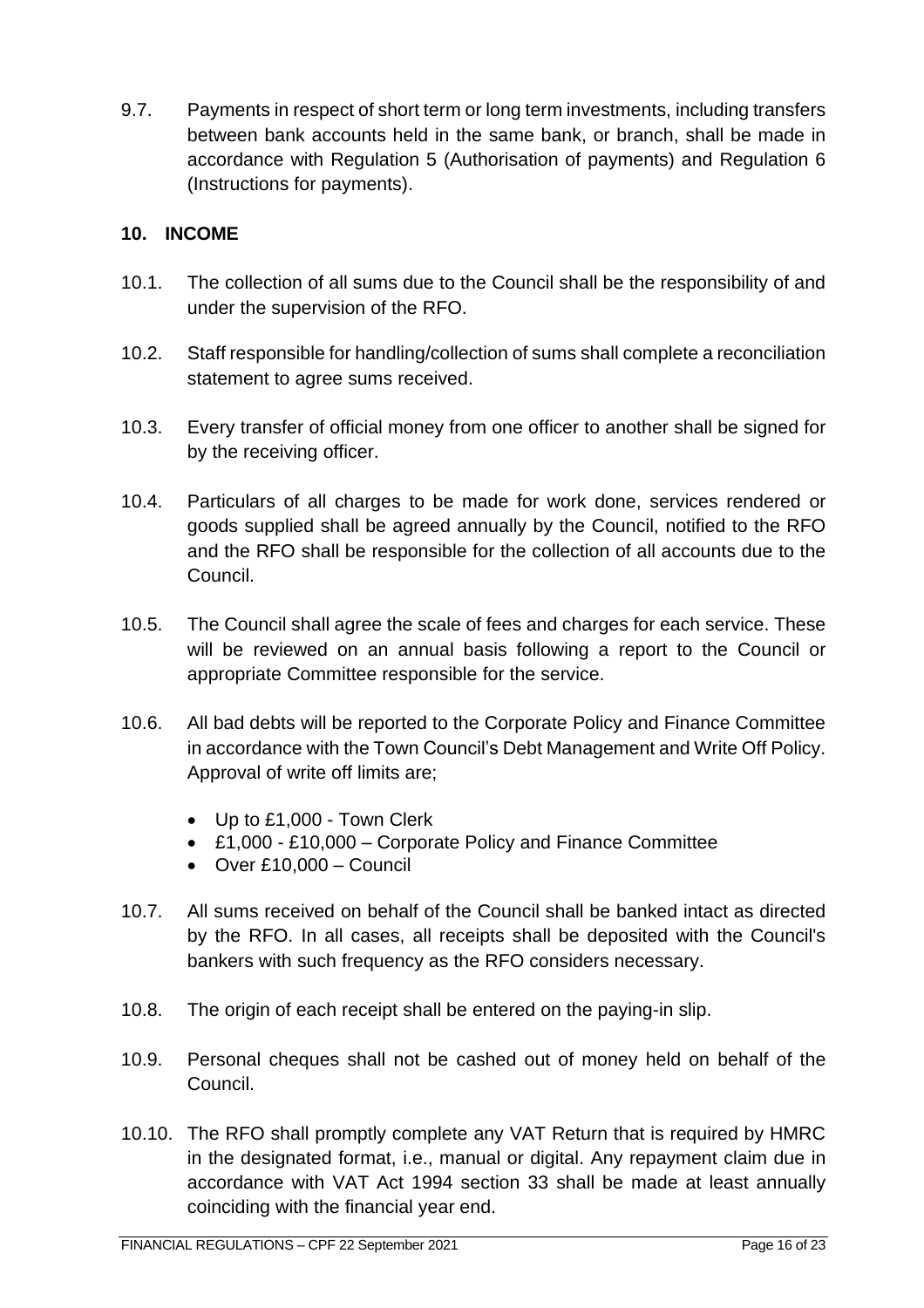10.11. Where any significant sums of cash are regularly received by the Council, the RFO shall take such steps as are agreed by the Council to ensure that more than one person is present when the cash is counted in the first instance, that there is a reconciliation to some form of control such as ticket issues, and that appropriate care is taken in the security and safety of individuals banking such cash.

#### <span id="page-16-0"></span>**11. INCOME - CARD PAYMENTS**

- 11.1. The RFO should be notified in advance if card facilities are to be used to establish arrangements for transactions to be reconciled with the Council's bank account.
- 11.2. Any charges which are incurred in relation to payments being processed by credit and debit card will be borne by the Council. The transaction charge is a % of the payment value, currently 1.69% but can vary depending on the type of card used.
- 11.3. Staff responsible for the collection of sums shall complete a reconciliation statement to agree sums received.
- 11.4. Any customer data is to be stored inline with the Council's GDPR policy.
- 11.5. If a card transaction has been processed in error or the Card Transaction amount changes you must, wherever possible cancel the whole of the Card transaction. The cardholder must be given a copy of the cancelled transaction.

# <span id="page-16-1"></span>**12. ORDERS FOR WORK, GOODS AND SERVICES**

- 12.1. An official order or letter shall be issued for all work, goods and services unless a formal contract is to be prepared or an official order would be inappropriate. The Town Clerk, RFO or Corporate Management Team (CMT) shall authorise such orders. Copies of orders shall be retained.
- 12.2. Ordering will be carried out through the Council's online finance software.
- 12.3. All members and officers are responsible for always obtaining value for money. An officer issuing an official order shall ensure as far as reasonable and practicable that the best available terms are obtained in respect of each transaction.
- 12.4. A member may not issue an official order or make any contract on behalf of the Council.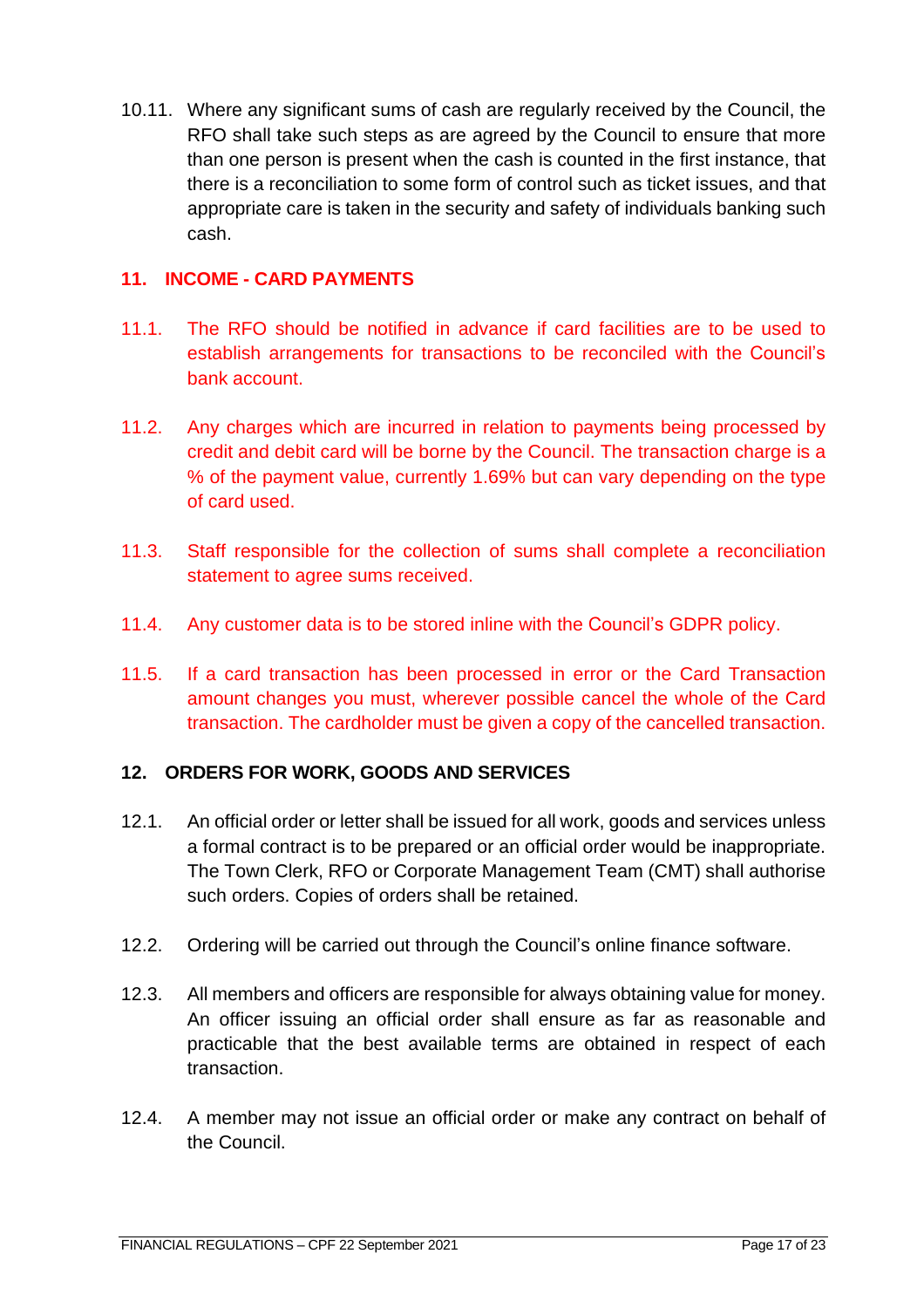12.5. Orders should conform to the directions of the Town Council, i.e., committee policies and resolutions, and be placed in line with Standing Orders [SO.45] on Contracts. Where the value of goods and services exceed £25,000 a written contract in a form prescribed or approved by the Council's legal advisor and signed by the Town Clerk on behalf of the Council is required.

# <span id="page-17-0"></span>**13. CONTRACTS**

- 13.1. Procedures as to contracts are laid down as follows:
	- a. Every contract shall comply with these financial regulations, and no exceptions shall be made otherwise than in an emergency provided that this regulation need not apply to contracts which relate to items (i) to (vi) below:
		- i. or the supply of gas, electricity, water, sewerage and telephone services;
		- ii. for specialist services such as are provided by solicitors, accountants, surveyors and planning consultants;
		- iii. for work to be executed or goods or materials to be supplied which consist of repairs to or parts for existing machinery or equipment or plant;
		- iv. for work to be executed or goods or materials to be supplied which constitute an extension of an existing contract by the council;
		- v. for additional audit work of the external auditor up to an estimated value of £1,000 (in excess of this sum the Clerk and RFO shall act after consultation with the Town Mayor and Deputy Town Mayor); and
		- vi. for goods or materials proposed to be purchased which are proprietary articles and / or are only sold at a fixed price.
	- b. Where the Council intends to procure or award a public supply contract, public service contract or public works contract as defined by The Public Contracts Regulations 2015 ("the Regulations") which is valued at £25,000 or more, the Council shall comply with the relevant requirements of the Regulations.
	- c. The full requirements of The Regulations, as applicable, shall be followed in respect of the tendering and award of a public supply contract, public service contract or public works contract which exceed thresholds in The Regulations set by the Public Contracts Directive 2014/24/EU (which may change from time to time).
	- d. When applications are made to waive financial regulations relating to contracts to enable a price to be negotiated without competition the reason shall be embodied in a recommendation to the Council.
	- e. Such invitation to tender shall state the general nature of the intended contract and the Town Clerk shall obtain the necessary technical assistance to prepare a specification in appropriate cases. The invitation shall in addition state that tenders must be addressed 'confidential' to the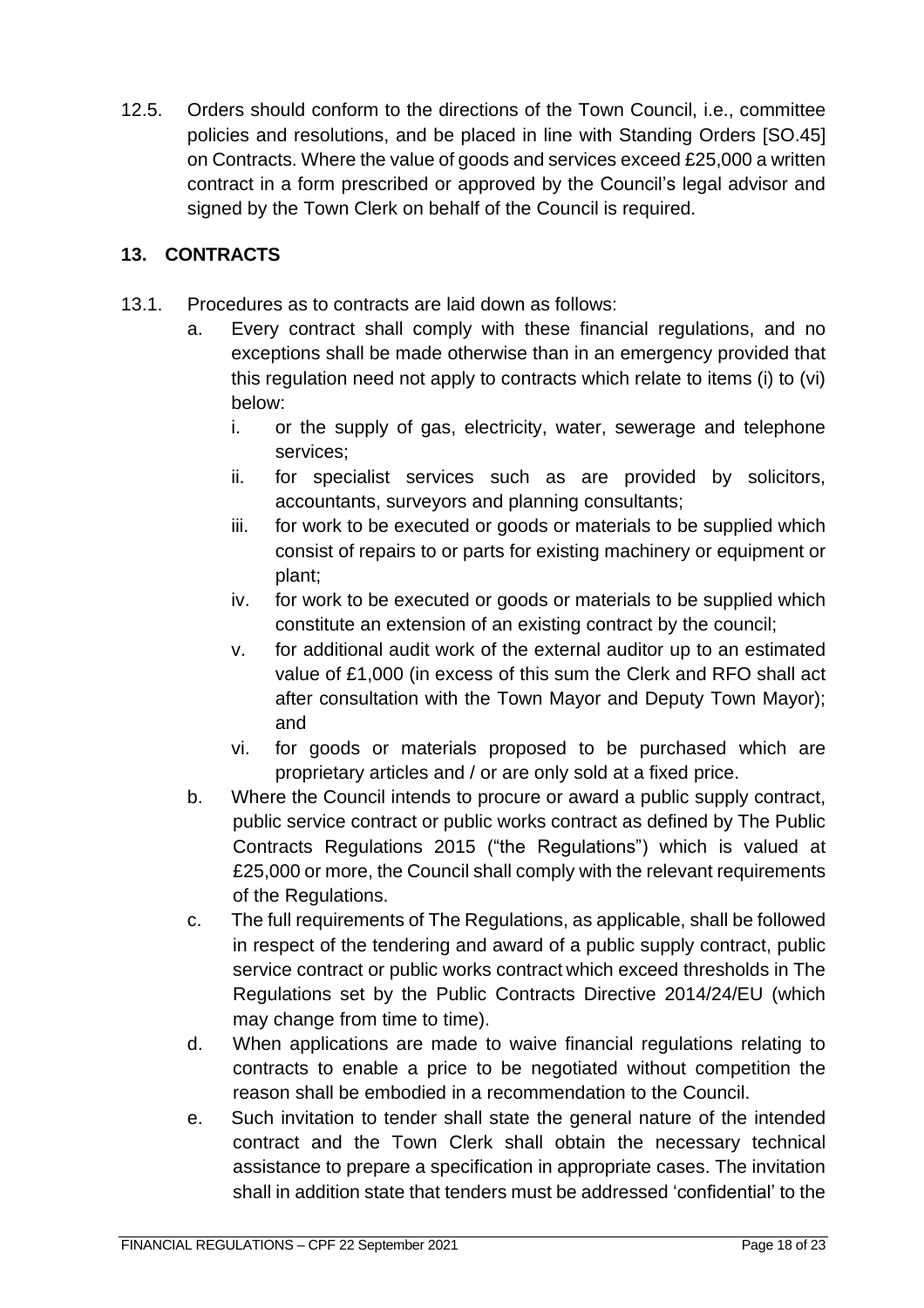Town Clerk in the ordinary course of post. Each tendering firm shall be supplied with a specifically marked envelope in which the tender is to be sealed and remain sealed until the prescribed date for opening tenders for that contract.

- f. All sealed tenders shall be opened at the same time on the prescribed date by the Town Clerk in the presence of at least one member of Council *normally the Town Mayor or Chair of relevant Committee.*
- g. Any invitation to tender issued under this regulation shall be subject to Standing Orders 41-48 and shall refer to the terms of the Bribery Act 2010.
- h. The Council shall not be obliged to accept the lowest or any tender, quote or estimate.
- i. Should it occur that the Council, or duly delegated committee, does not accept any tender, quote or estimate, the work is not allocated and the council requires further pricing, provided that the specification does not change, no person shall be permitted to submit a later tender, estimate or quote who was present when the original decision making process was being undertaken.
- 13.2. The Arrangements for invitation of tenders and quotations for works within previously approved budgets in line with Standing Orders [SO.44] on Tendering procedures are as follows:

| <b>Estimated Value</b> | <b>Method of Invitation</b>                                                       | Received by                                                                                            |
|------------------------|-----------------------------------------------------------------------------------|--------------------------------------------------------------------------------------------------------|
| Up to £10,000          | Best value practices in line                                                      | <b>Town Clerk or nominated</b>                                                                         |
|                        | with procurement strategy                                                         | officer                                                                                                |
| £10,000 - £ 25,000     | Minimum of three quotes                                                           | <b>Town Clerk or nominated</b>                                                                         |
|                        |                                                                                   | officer                                                                                                |
| £25,000 - £50,000      | Minimum of four invitations to<br>tender and government<br>contract finder portal | Town Clerk and at least<br>one Councillor normally<br>the Town Mayor or Chair<br>of relevant Committee |
| Above £50,000          | Minimum of five invitations to<br>tender and government<br>contract finder portal | Town Clerk and at least<br>one Councillor normally<br>the Town Mayor or Chair<br>of relevant Committee |

*The value is the total cost of the project/works over the length of the agreement.*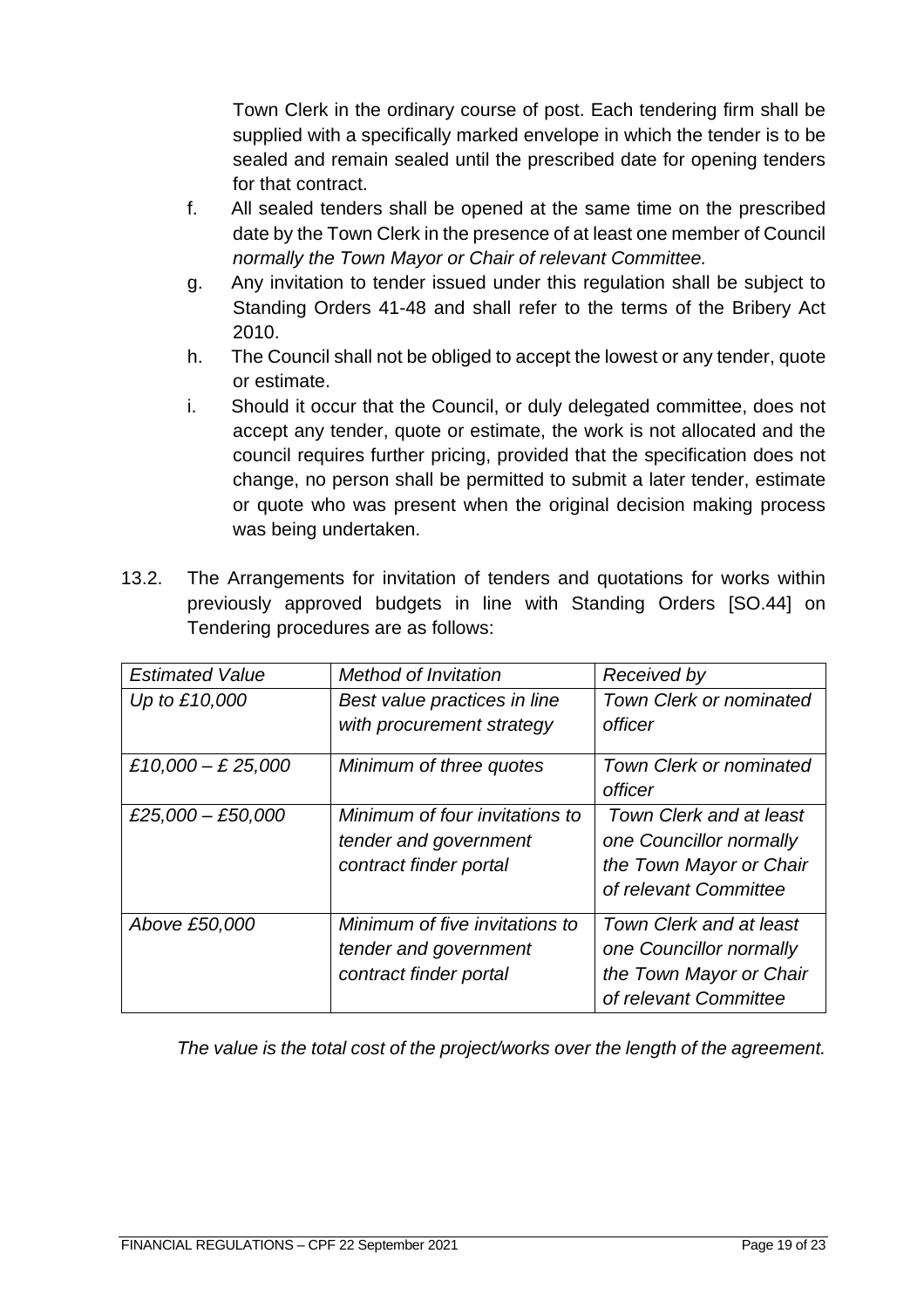# <span id="page-19-0"></span>**14. PAYMENTS UNDER CONTRACTS FOR BUILDING OR OTHER CONSTRUCTION WORKS (PUBLIC WORKS CONTRACTS)**

- 14.1. Payments on account of the contract sum shall be made within the time specified in the contract by the RFO upon authorised certificates of the architect or other consultants engaged to supervise the contract (subject to any percentage withholding as may be agreed in the particular contract).
- 14.2. Where contracts provide for payment by instalments the RFO shall maintain a record of all such payments. In any case where it is estimated that the total cost of work carried out under a contract, excluding agreed variations, will exceed the contract sum of 10% or more a report shall be submitted to the Council.
- 14.3. Any variation to a contract or addition to or omission from a contract must be approved by the Council and Town Clerk to the contractor in writing, the Council being informed where the final cost is likely to exceed the financial provision.

#### <span id="page-19-1"></span>**15. STORES AND EQUIPMENT**

- 15.1. The officer in charge of each section shall be responsible for the care and custody of stores and equipment in that section.
- 15.2. Delivery notes shall be obtained in respect of all goods received or otherwise delivered and goods must be checked as to order and quality at the time delivery is made.
- 15.3. Stocks shall be kept at the minimum levels consistent with operational requirements.
- 15.4. The RFO shall be responsible for periodic checks of stocks and stores at least annually.

# <span id="page-19-2"></span>**16. ASSETS, PROPERTIES AND ESTATES**

16.1. The Town Clerk shall make appropriate arrangements for the custody of all title deeds and Land Registry Certificates of properties held by the Council. The RFO shall ensure a record is maintained of all properties held by the Council, recording the location, extent, plan, reference, purchase details, nature of the interest, tenancies granted, rents payable and purpose for which held in accordance with Accounts and Audit Regulations.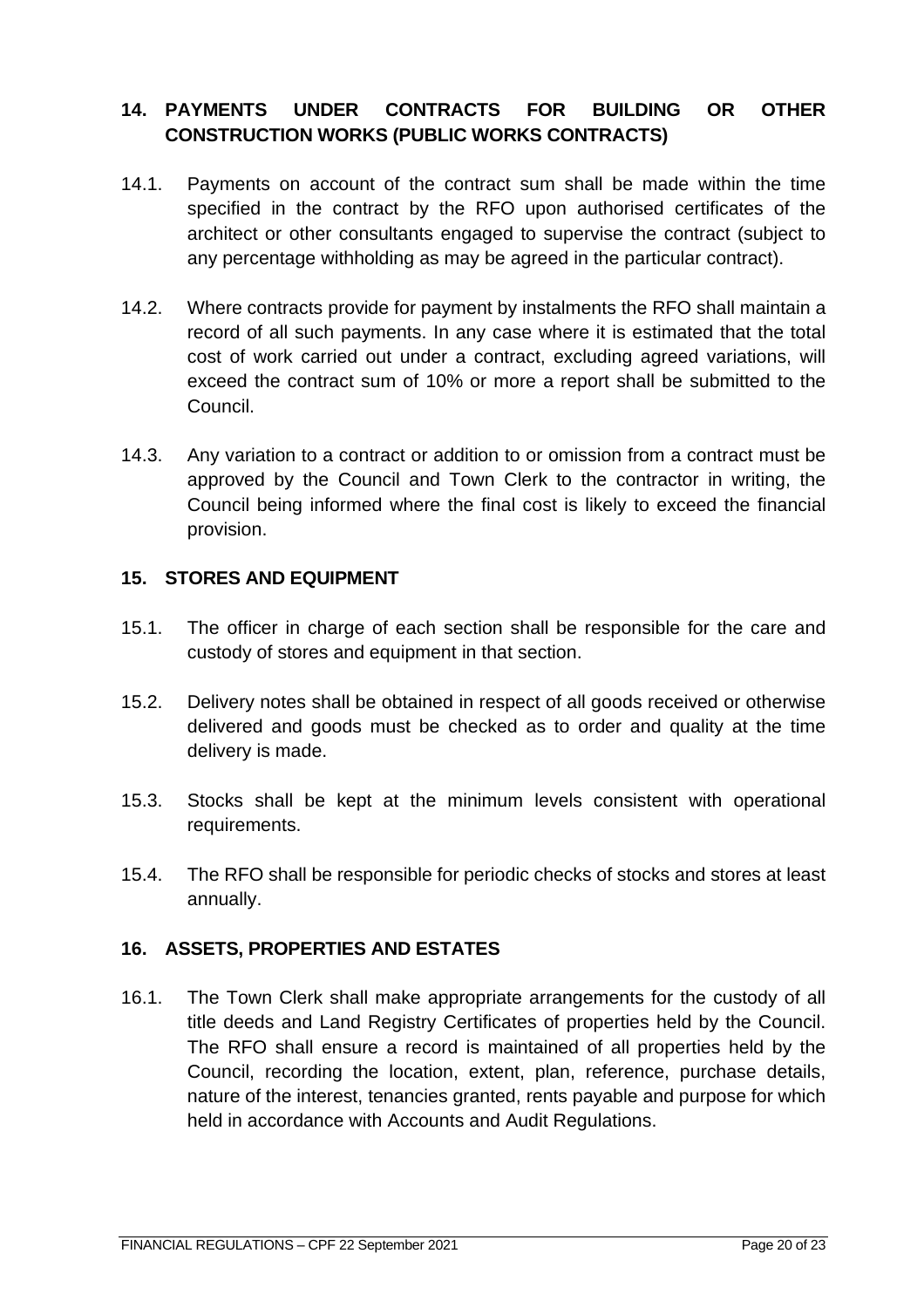- 16.2. No tangible moveable property shall be purchased or otherwise acquired, sold, leased or otherwise disposed of, without the authority of the Council, together with any other consents required by law, save where the estimated value of any one item of tangible movable property does not exceed £5,000.
- 16.3. No real property (interests in land) shall be sold, leased or otherwise disposed of without the authority of the Council, together with any other consents required by law. In each case a report in writing shall be provided to Council in respect of valuation and surveyed condition of the property (including matters such as planning permissions and covenants) together with a proper business case (including an adequate level of consultation with the electorate).
- 16.4. No real property (interests in land) shall be purchased or acquired without the authority of the Full Council. In each case a report in writing shall be provided to Council in respect of valuation and surveyed condition of the property (including matters such as planning permissions and covenants) together with a proper business case (including an adequate level of consultation with the electorate).
- 16.5. Subject only to the limit set in Regulation 13.2 above, no tangible moveable property shall be purchased or acquired without the authority of the Full Council. In each case a report in writing shall be provided to Council with a full business case.
- 16.6. The RFO shall ensure that an appropriate and accurate Register of Assets and Investments is kept up to date. The continued existence of tangible assets shown in the Register shall be verified at least annually, possibly in conjunction with a health and safety inspection of assets.

# <span id="page-20-0"></span>**17. INSURANCE**

- 17.1. Following the annual risk assessment (per Regulation 17), the Internal Operations Manager shall effect all insurances and negotiate all claims on the Council's insurers in consultation with the Town Clerk.
- 17.2. All officers are responsible for giving prompt notification to the Corporate Management Team (CMT) of all new risks, properties or vehicles which require to be insured and of any alterations affecting existing insurances.
- 17.3. The Internal Operations Manager shall keep a record of all insurances effected by the Council and the property and risks covered thereby and annually review it.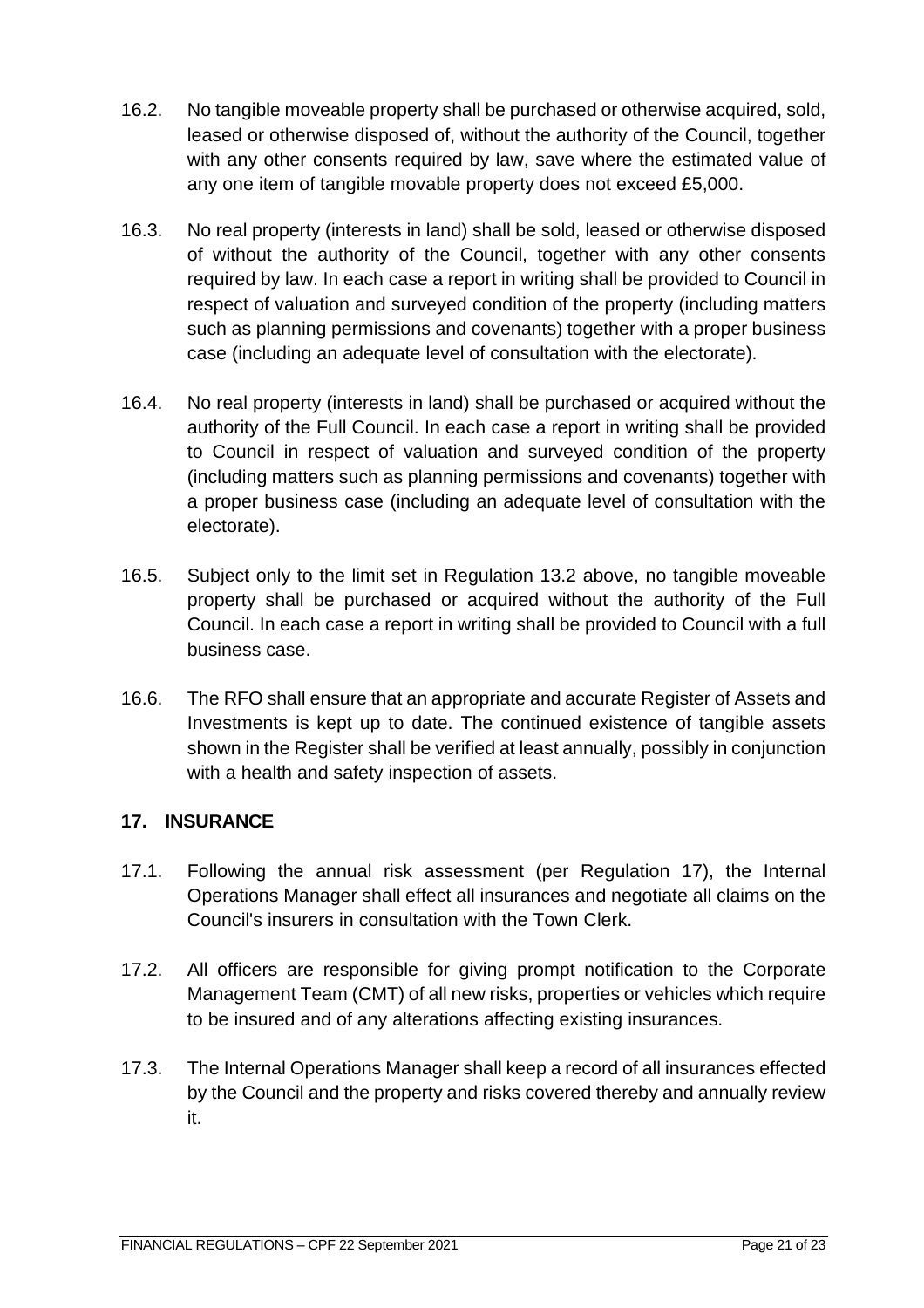- 17.4. The Internal Operations Manager shall be notified of any loss liability or damage or of any event likely to lead to a claim and shall report these to council at the next available meeting.
- 17.5. All appropriate members and employees of the Council shall be included in a suitable form of security or fidelity guarantee insurance which shall cover the maximum risk exposure as determined annually by the Council, or duly delegated committee.
- 17.6. All officers should ensure that contractors or clients have in place and provide evidence of adequate public liability insurance cover to a minimum level of £5million.

# <span id="page-21-0"></span>**18. RISK MANAGEMENT**

- 18.1. The Council is responsible for putting in place arrangements for the management of risk. The Town Clerk with the Responsible Finance Officer (RFO) shall prepare, for approval by the Council, risk management policy statements in respect of all activities of the Council. Risk policy statements and consequential risk management arrangements shall be reviewed by the Council at least annually.
- 18.2. When considering any new activity, the Town Clerk with the nominated officer shall prepare a draft risk assessment including risk management proposals for consideration and adoption by the Council.
- 18.3. All officers shall ensure any clients or contractors of the Council prepare and provide a suitable risk assessment and have adequate risk management procedures in place.

#### <span id="page-21-1"></span>**19. TAXATION**

- 19.1. The RFO shall be responsible for the correct accounting and completing returns for all taxation, i.e., VAT, Inland Revenue and other deductions, as required by current legislation and regulations, ensuring adequate and correct records are maintained.
- 19.2. The RFO shall be responsible for the payment of all sums due to Government Departments and recognised bodies by the required deadlines.